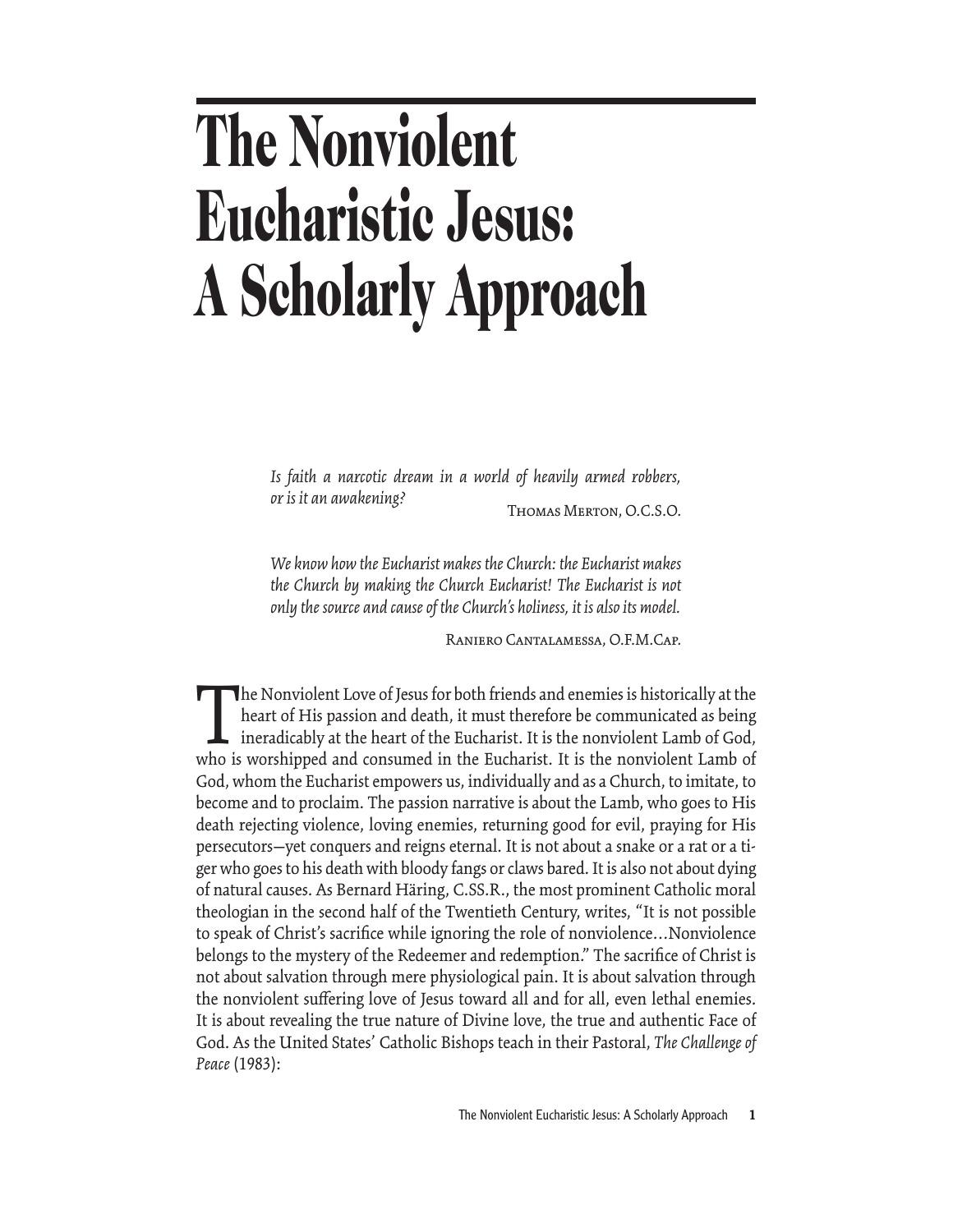*In all of his suffering, as in all of his life and ministry, Jesus refused to defend himself with force or with violence. He endured violence and cruelty so that God's love might be fully manifest and the world might be reconciled to the One from whom it had become estranged.*

Atonement and redemption, sanctification and salvation are the fruits of nonviolent, unconditional love made visible at a terrible cost to Jesus from Gethsemane to Golgotha. Therefore, what is made visible in the Gospels at the spiritual and revelatory apex of the life of Jesus should be made luminously visible in the re-presentation of the passion and death of Jesus in the Eucharistic Prayer.

## **Encounter with God**

The Eucharist is the principal means that the Church offers to the world for meeting the true God and the truth of God through Jesus Christ, as well as for overcoming evil and death in all their manifestations. The Eucharist is God's gift of Himself through Jesus and His Church to humanity for its liberation from enslavement to any and all of the powers of darkness and for its entering into an eternal union with the Giver and Sustainer of Life.

Ultimately the grace that is given in the Eucharist is God, Jesus. To use Schillebeechx's phraseology, "Jesus is the sacrament of the human encounter with God." Jesus is this because He is God incarnate. The Eucharist is not a "salvation gimmick." It is relating to an existing person, Jesus Christ. This person, however, not only has a divine reality but also has a human identity. He has a history of thoughts, words and deeds. He has a history of acting and being acted upon. He has a history of joys and sorrows, choices and responses, all of which make Him and identify Him as the unique totally human—totally divine person that He is.

#### **Principal Witness and Mundane Specifics**

The Second Vatican Council (*Dogmatic Constitution on Divine Revelation,* 18) declares the Gospels to be, "the principal witness of the life and teaching of the incarnate Word, our Savior." It further states that the Gospels "have a special pre-eminence

among all the Scriptures, even those of the New Testament," and that they "faithfully hand on what Jesus Christ, while living among people, really did and taught for their eternal salvation." Now, the Gospels leave not a scintilla of doubt that certain facts, which some would dismiss as merely the "mundane specifics"

The Gospels leave not a scintilla of doubt that certain facts, which some would dismiss as merely the "mundane specifics" of Jesus' life, are vital communications for knowing the Way and the work, the person and the being of Jesus and of God.

of Jesus' life, are vital communications for knowing the Way and the work, the person and the being of Jesus and of God. Remove these so-called "mundane specifics" from His life and there is no Jesus to be known; there is no Jesus who can serve as the sacrament of the human encounter with God. The bracketing out of segments,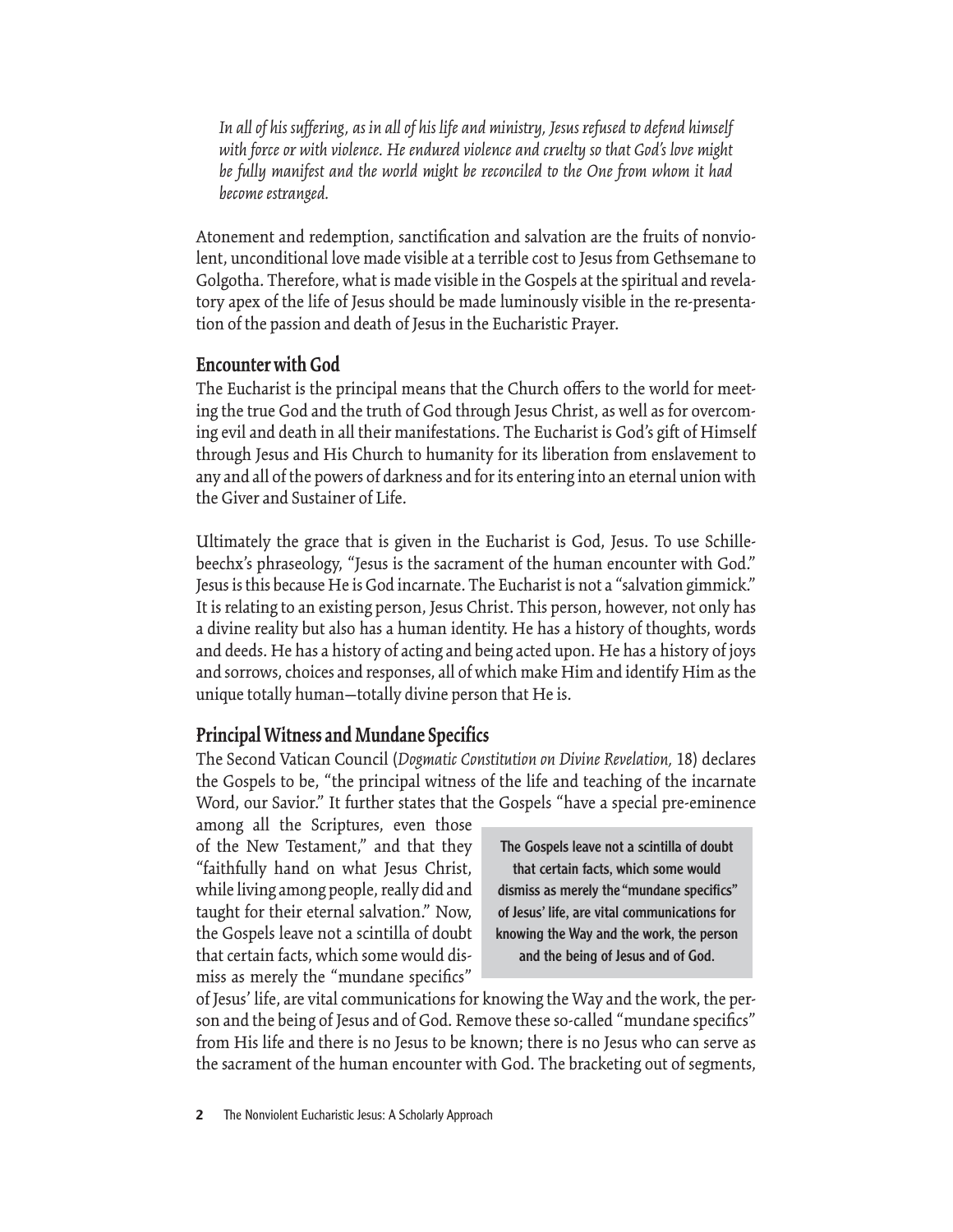especially major themes, of Jesus' life results spiritually in diluting, or in some cases falsifying, the knowledge of God which is supposed to be revealed through, with and in Him. Diluted encounters with God obviously do not bear the same fruits,

for the human being or for the human community, as do unmodified, unedited, unexpurgated, unsparingly truthful encounters with God through the Jesus of the New Testament. Hence, a Eucharistic Canon anemic in its remembrance of the "mundane specifics" of the historical Jesus' passion and death, of the Way He suffers and dies, must result at best in a

If too many of the "mundane specifics" of Jesus' passion and death are left out of the Eucharistic Prayer, it is possible that those present at the Eucharist may hardly recognize Him "in the breaking of the bread" or worse, may not recognize Him or His pertinence to their lifeworld at all.

very watered down relationship with the true God and with the truth of God. If too many of the "mundane specifics" of Jesus' passion and death are left out of the Eucharistic Prayer, it is possible that those present at the Eucharist may hardly recognize Him "in the breaking of the bread" (lk 24:35; ac 2:42) or worse, may not recognize Him or His pertinence to their lifeworld at all.

A Eucharistic Canon that pushes aside the "mundane specifics" of Jesus' passion and death, *ipso facto* eviscerates the power of the Eucharist by not making available to the faithful significant dimensions of the gift of Divine Love which is made visible in Jesus' journey from the Upper Room to Golgotha. Bernard Lonergan, S.J., who has been called the Apostle of the Specific, again and again throughout his writings makes the following point: "[T]o know the concrete in its concreteness is to know all there is to be known about each thing. To know all there is to be known about each thing is, precisely, to know being." This may sound a bit esoteric but what Lonergan is communicating is that human beings encounter the real via the concrete and the specific of existence. It is therefore spiritually and theologically impermissible to

bypass or downplay, as being of little or no significance, the Nonviolent Love of friends and enemies that permeates the entire drama of Jesus' preaching, passion and death for the salvation of the world. As the renowned biblical scholar and the first Catholic ever to be elected president of The Society of Biblical Literature and Exegesis, the Rev. John L. McKenzie, states with maximal scholarly authority:

*If Jesus did not reject any type of violence for any purpose, then we know nothing of him.*

## **No Toleration of Ambiguity**

It is sheer spiritual folly to believe that one can minimize the historical humanity of Jesus and thereby arrive at a deeper experience of the Christ of faith or the Second Person of the Holy Trinity or God. Nothing in the Eucharistic Celebration must allow in the least for such a spiritually destructive misinterpretation of Christian faith and prayer. As Lonergan notes, "[V]ague verbal claims that help us ignore the specifics of the particulars in which we are enmeshed" serve to assist people in their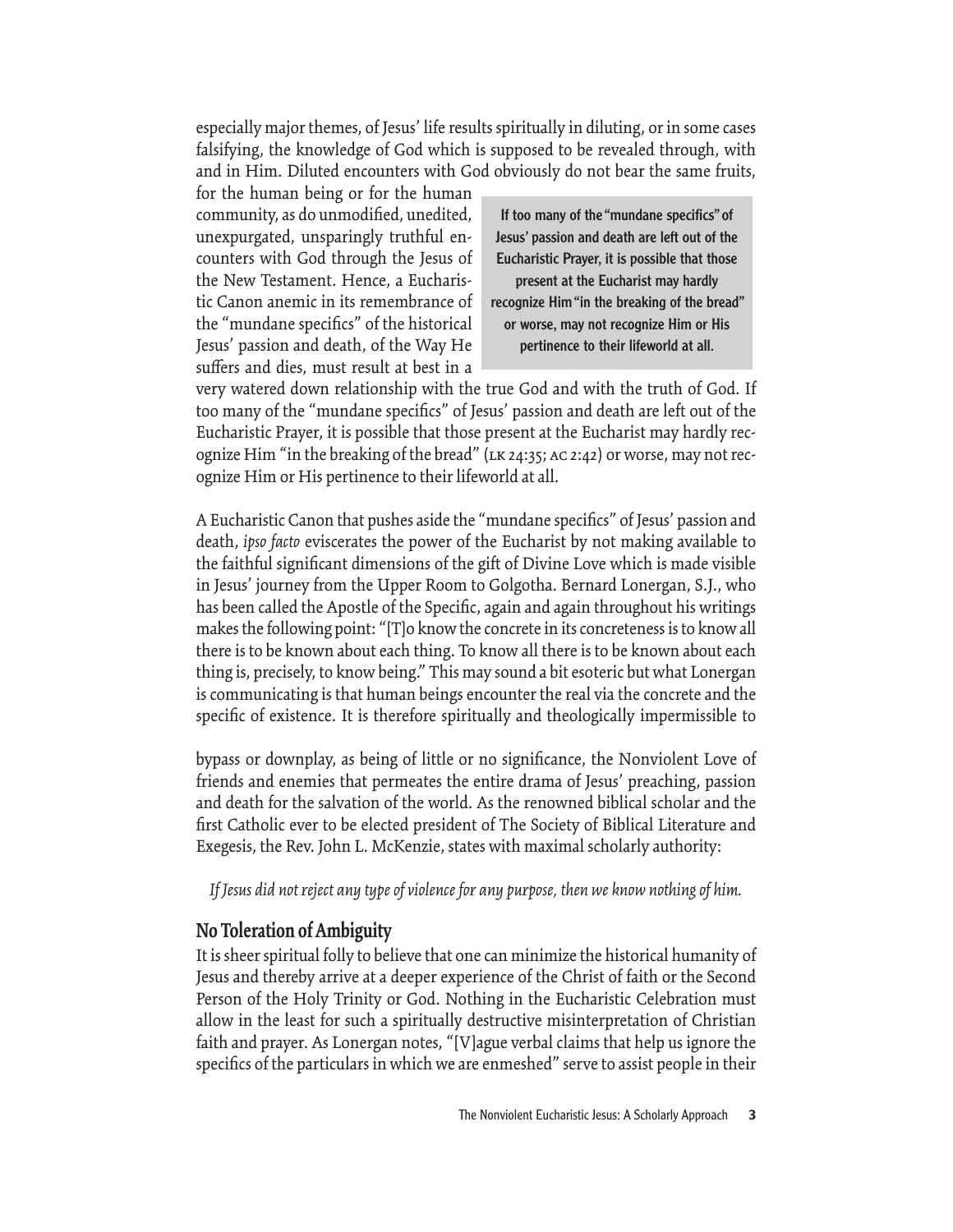flight from understanding and from commitment. "The Eucharist," proclaims John Paul II in *Ecclesia de Eucharistia,* "is too great a gift to tolerate ambiguity and depreciation." But, is not the Eucharist pastorally depreciated and rendered precariously ambiguous when the Nonviolent Love of friends and enemies, that Jesus steadfastly adheres to throughout his passion and death, is treated as so minor as to merit only disregard?

It is left to the Church to orchestrate the re-presentation of the salvific gift of Christ-God in the Eucharist to the world. It is the Church that is responsible for making the Eucharist pastorally available in the fullness of its truth and power so that humanity can reap all the benefits of this wholly holy sacrifice of love. This pastoral process of re-presenting Christ's saving passion and death to humanity involves human judgment, evaluation, creativity, learning and discernment in order to insure that there is no discrepancy between Word and Sacrament. No contradiction can

objectively exist between the Jesus of the New Testament, who teaches and lives unto death on the cross a Way of Nonviolent Love of friends and enemies, and the Jesus encountered in the Eucharist. Christians have a Baptismal birthright to worship in the presence of this consistency of Word and Sacrament and to be straightforwardly apprised of it by their pastors. Word and Sacrament must be conspicuously one in the Church because Word and Sacrament are one in reality, in God.

No contradiction can objectively exist between the Jesus of the New Testament, who teaches and lives unto death on the cross a Way of Nonviolent Love of friends and enemies, and the Jesus encountered in the Eucharist. Christians have a Baptismal birthright to worship in the presence of this consistency of Word and Sacrament and to be straightforwardly apprised of it by their pastors.

So whether a disciple looks upon Jesus in the Gospels or looks upon Jesus in the Eucharist, he or she must see, indeed has an unqualified right to vividly see, the same Jesus. That Jesus is a Jesus, who in obedience to the will of the Father, teaches by word and deed a Way of Nonviolent Love of friends and enemies—even when in direct confrontation with lethal enmity and violence.

It requires the exercise of pastoral acumen by the Shepherds of Jesus' flock to ensure that the gift of the Holy Eucharist is seen, is accepted and is used for the purposes for which it is created. We all know how fear or ignorance or arrogance can be the cause of the most precious gift being rejected. We likewise are aware that the most benign and salubrious gift can be misused to the point of becoming an agent of destruction, e.g., the gift of a car that is then operated by a driver under the influence of drugs. All this then immediately poses two questions. First, in the context of a human community ravaged by an unprecedented and ever-escalating firestorm of violence and enmity, what pastoral dynamic does the Eucharist intrinsically possess to confront and to conquer this satanic eruption, fueled by the reckless squandering of human life and resources on the technology of destruction? Second, what is the proper, most effective way of offering this gift, this grace, to the world so that it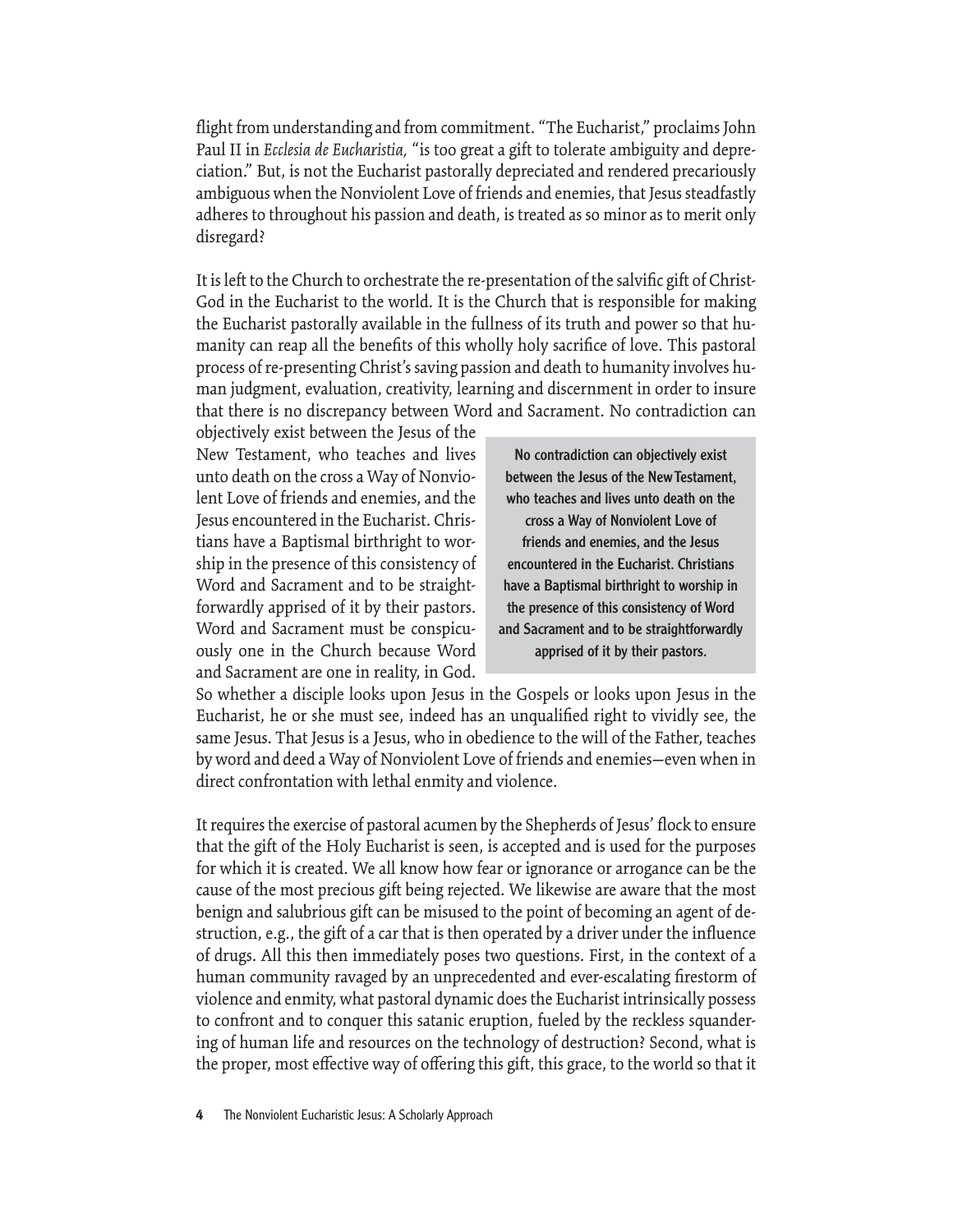will be a divinely efficacious means for subduing and binding the diabolical spirits of violence and enmity across cultures and nations, time and space?

#### **Virulent Plague**

It is not being an alarmist or a self-righteous prophet of doom to recognize and to call to the attention of others that science, technology and money today are, above all else, at the service of the evils of violence and enmity. Science and technology represent power over nature. Power over nature can be an avenue to power over people, since the human being is body, as well as, soul and spirit. Science and technology can heal or hurt. The arms industry, which is premeditatedly organized to deliver pain and destruction efficiently for a profit, is by far the single largest and most profitable business on the planet at this time and it is completely at the service of enmity and violence. Trillions of dollars a year are spent on creating, manufacturing and distributing the raw instrumentality by which human lives are made subject to unspeakable levels of pain and unfathomable levels of destruction, whether or not the weapons are ever actually employed. Hundreds of billions of dollars more are invested annually in devising and implementing ever new schemes and methodologies for nurturing, promoting and sustaining the spirits, the mindstyles, the ideologies and the value systems that make these weapons and the tidal waves of misery to which they continuously doom the *"anawim,"* appear not only desirable but necessary, not only praiseworthy but of God! Yet, as Pope Paul VI says in 1976

in his statement on disarmament to the United Nations: "The armaments race is to be condemned unreservedly…It is in itself an act of aggression which amounts to a crime, for even when they are not used, by their cost alone, armaments kill the poor by causing them to starve." In such a world as this—where the evils of

"The armaments race is to be condemned unreservedly…It is in itself an act of aggression which amounts to a crime, for even when they are not used, by their cost alone, armaments kill the poor by causing them to starve."

violence and enmity are so normalized—the Second Vatican Council's (*Gaudium et Spes,* 81) solemn warning is many times more dire and urgent today than when issued: "[T]he arms race is a virulent plague" *(gravissimam plagam)*.

#### **Power Made Visible**

So, is it possible that in a little piece of Consecrated Bread and in a little cup of Sanctified Wine there exists a power, indeed the only power, that is able to extricate Christians and all humanity from the ever tightening iron grip of that spirit that induces Cain's enmity toward and destruction of his brother? Faith answers this question with an emphatic, "Yes!" Even in the face of all evidence to the contrary including the stranglehold that the arms industry has on governments, economies and media worldwide–faith in Christ firmly proclaims that in the Eucharist abides the power (MT 28:18) to prevail over the most deeply-rooted, most extensively-organized and most highly-financed manifestations of evil.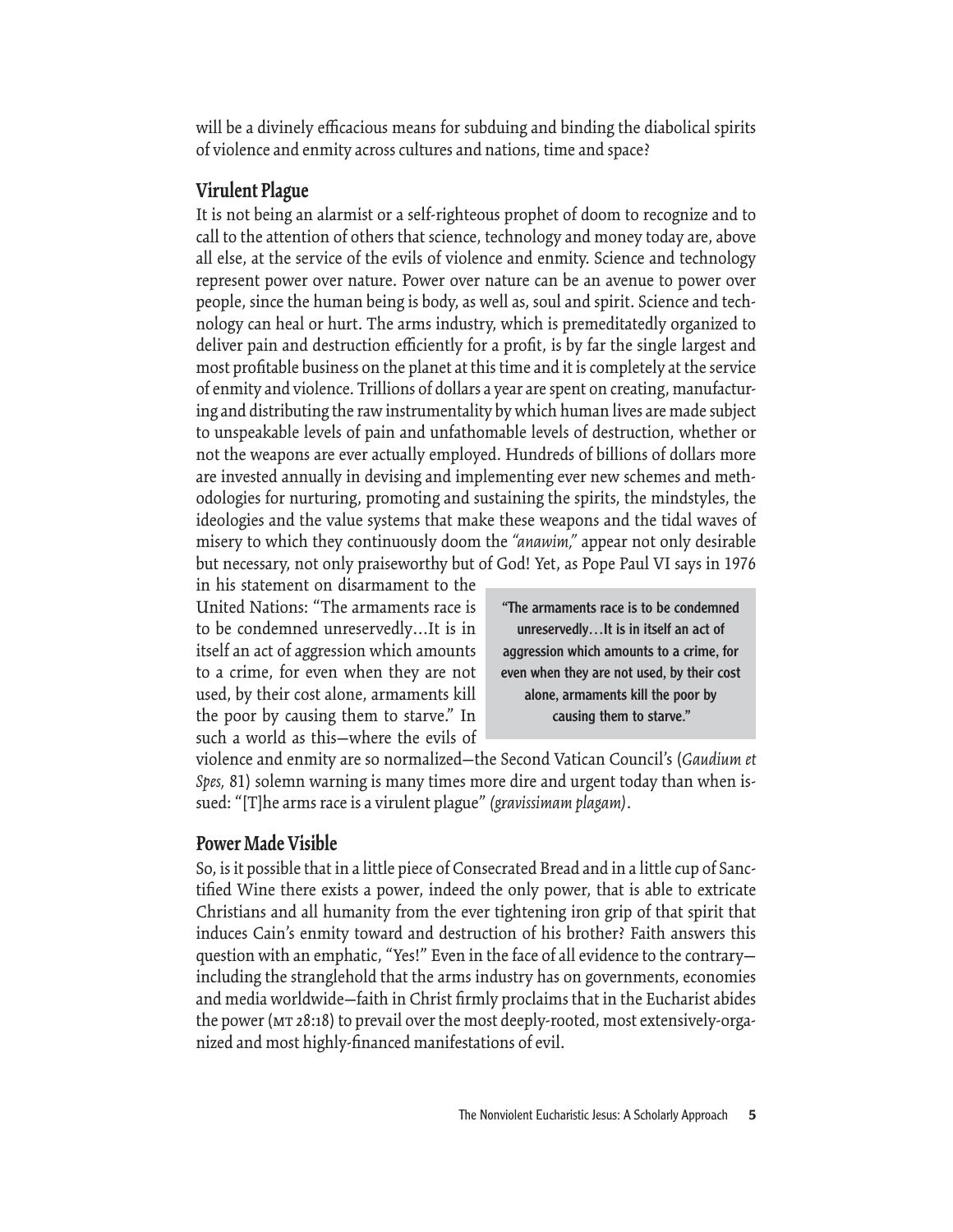The Eucharist has an innate and indelible, temporal and eternal solidarity with the nonviolent Jesus—the victim of violence and enmity in His passion and death and

the victor over violence and enmity in His resurrection. Indeed the Eucharist, among other things, would seem to be purposely created by Intelligent Design to free humanity from the wickedness and snares of that spirit that was behind the destruction of Abel and Jesus and is behind every expression of enmity and homicidal violence in history—from Cain to this very hour. But, this inherent di-

Indeed the Eucharist…would seem to be purposely created by Intelligent Design to free humanity from the wickedness and snares of that spirit that was behind the destruction of Abel and Jesus and is behind every expression of enmity and homicidal violence in history—from Cain to this very hour.

mension of the Eucharistic Sacrifice must be made visible by the pastoral decision of those who are chosen by Jesus Christ to be overseers of His Church's sacramental life and to be pastors of His people's moral life.

# **Universal Public Education**

Remember, 200,000 years ago the human brain possessed, because of God's graceful design, everything necessary in order to read. However, it was not until a mere 200 years ago, when humanity began to organize itself in a way that made universal public education available, that universal literacy began to take hold country after country. By the gift and grace of God the capacity to be literate objectively existed for hundreds of millennia, but until human beings chose to do what was necessary in order to access it, it remained in the realm of almost pure potentiality. Prior to universal public education releasing this God-given endowment, only a miniscule number of human beings were able to become what they had the capability of becoming, i.e., literate.

So also is the case in the Church today and by extension in humanity today in relationship to the objectively present but latent power of the Eucharist to conquer violence and enmity and to release humanity from the diabolical trap of

the normalized reciprocal destruction of human beings by human beings. A Eucharistic Prayer in the model suggested below would be the human decision for the spiritual equivalent of "universal public education" in the Way of

A Eucharistic Prayer in the model suggested below would be the human decision for the spiritual equivalent of "universal public education" in the Way of Jesus.

Jesus. It would be a manifestation of a Gospel-grounded liturgical catechesis that would expand forever not only the Christian's but also all humanity's consciousness of the true nature of the true God and hence of the truth of God's Way—the only Way of vanquishing violence and enmity. In the context of what has just been said and to underline what has been previously stated, a historically, theologically, liturgically and pastorally accurate addition to the institution narrativeanamnesis of the Eucharistic Canons could read as follows:

**6** The Nonviolent Eucharistic Jesus: A Scholarly Approach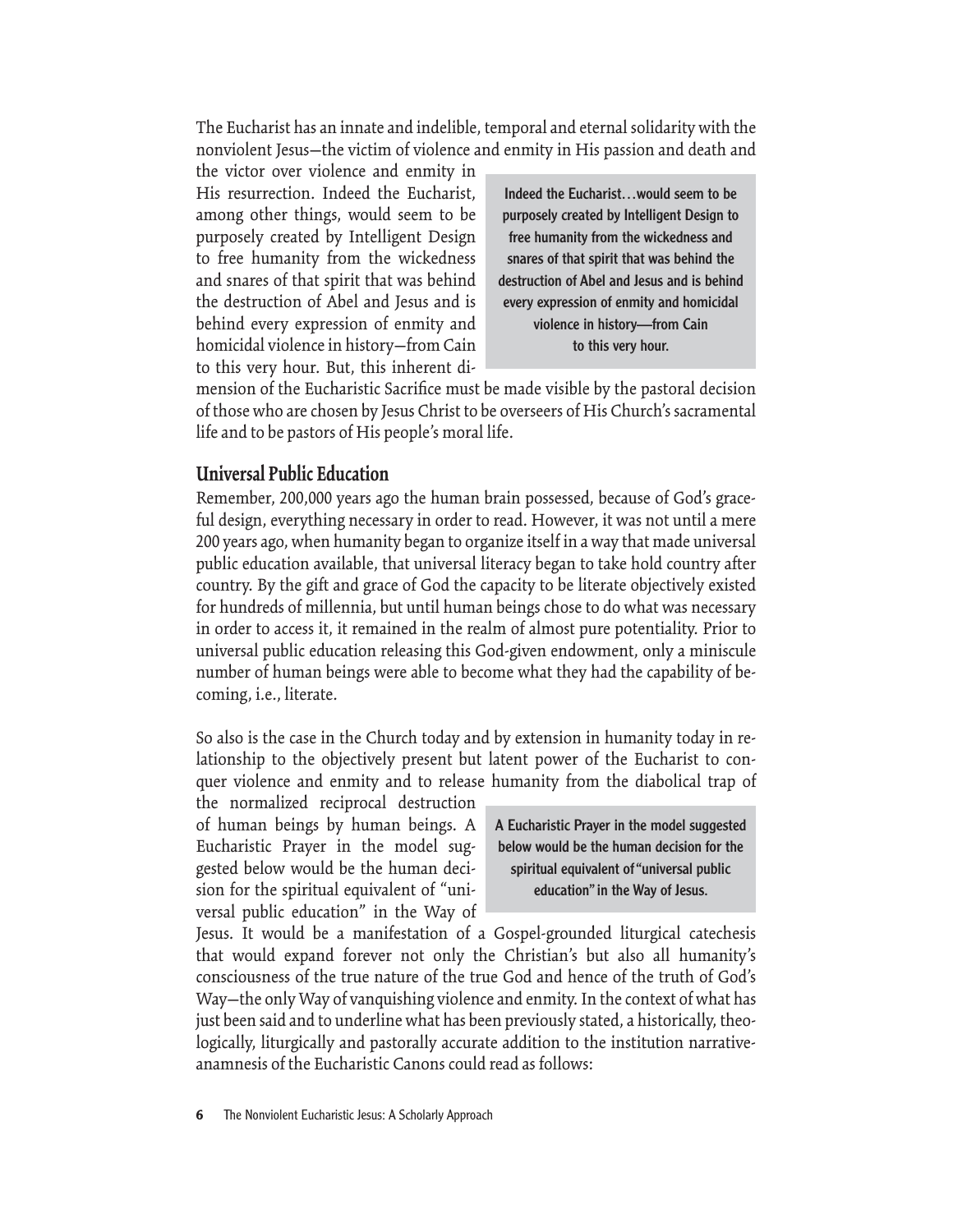*…On the night before He went forth to His eternally memorable and life-giving death, like a Lamb led to the slaughter, rejecting violence, loving His enemies, praying for His persecutors, He bestowed upon His disciples the gift of a New Commandment:*

> *"Love one another. As I have loved you, so you also should love one another."*

*Then He took bread into His holy hands, and looking up to You, almighty God, He gave thanks, blessed it, broke it, gave it to His disciples and said:*

> *"Take this, all of you, and eat it: this is my body which will be given up for you."*

*Likewise, when the Supper was ended, He took the cup. Again He gave You thanks and praise, gave the cup to His disciples and said:* 

*"Take this, all of you, and drink from it: this is the cup of my blood, the blood of the new and everlasting covenant. It will be shed for you and for all so that sins may be forgiven."* 

*"Do this in memory of me."*

*Obedient, therefore, to this precept of salvation, we call to mind and reverence His passion where He lived to the fullest the precepts which He taught for our sanctification. We remember His suffering at the hands of a fallen humanity filled with the spirit of violence and enmity. But, we remember also that He endured this humiliation with a love free of retaliation, revenge and retribution. We recall His execution on the cross. But, we recall also that He died loving enemies, praying for persecutors, forgiving, and being superabundantly merciful to those for whom justice would have demanded justice. Finally, we celebrate the memory of the fruits of His trustful obedience to thy will, O God: the resurrection on the third day, the ascension into heaven, the enthronement at the right hand, the second and glorious coming. Therefore we offer You your own, from what is your own, in all and for the sake of all…*

This simple, short, incisive addition to the Eucharistic Prayer would release power that would dwarf in history the power released by the splitting of the atom. The Jesus of history, the Christ of faith, the Jesus of Gethsemane, the Christ of Calvary, the Jesus of the Gospels—the only Jesus Christ there is, was or ever will be—explicitly confronts the diabolical spirits of enmity and homicidal violence in all their fury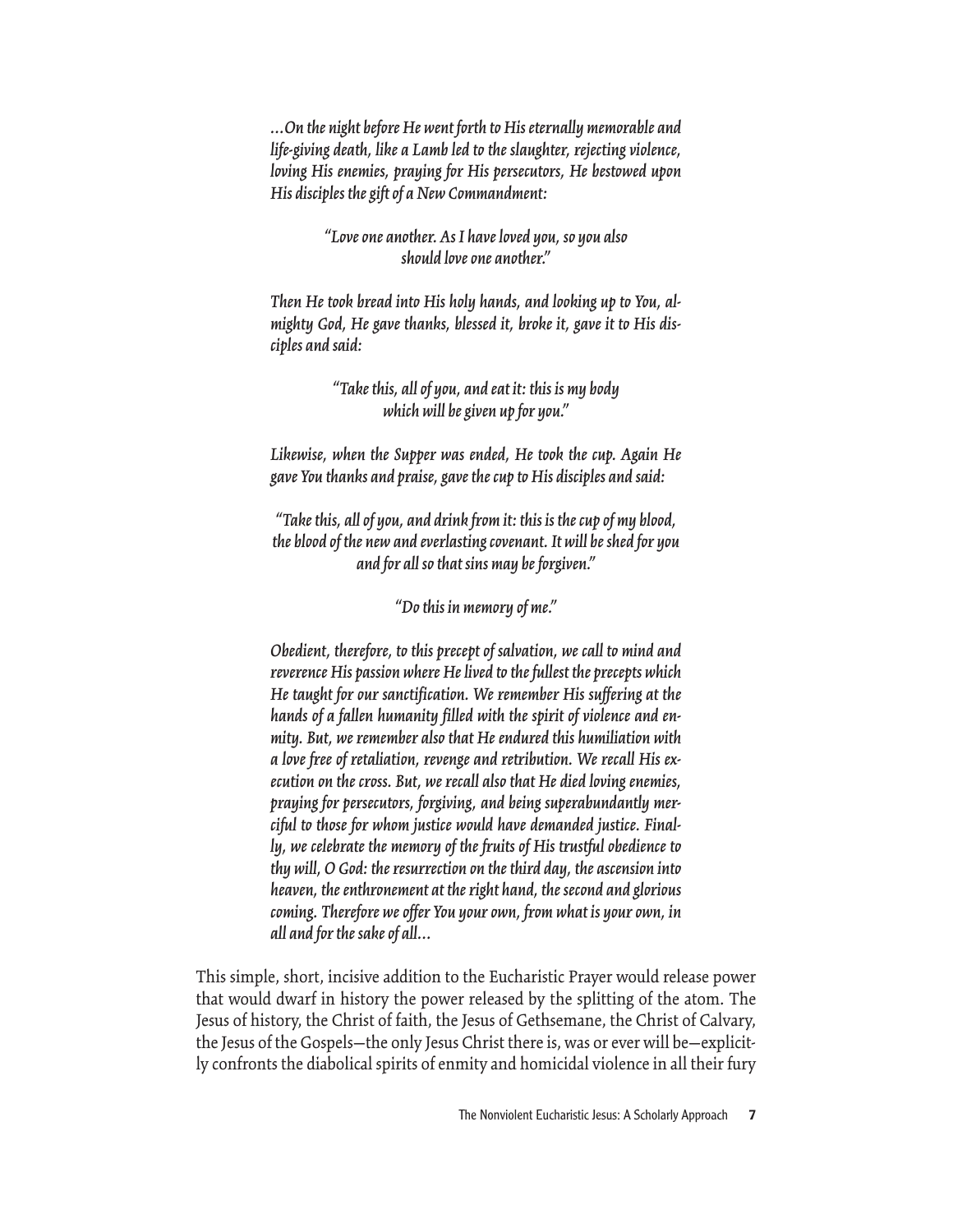at the very hour of His passion and death. By His words and deeds during this New

Passover event He teaches humanity how to conquer these evils, while at the same time revealing once and for all the true face of God—a Father "who is rich in mercy," who "lets His rain fall on the wicked and the righteous," who "lets His sun rise on the good and the evil," who forgives limitlessly and in whom "violence and cruelty

By His words and deeds during this New Passover event He teaches humanity how to conquer these evils, while at the same time revealing once and for all the true face of God—a Father…in whom "violence and cruelty can have no part."

can have no part" (*Roman Missal, The Sacramentary,* Mass for Peace and Justice).

The Eucharist is the mind-changing, converting, healing, empowering, life-saving Divine gift given to a humanity being shredded by evil presenting itself as inevitable and inescapable violence and enmity. However, the Eucharist can only be this transforming Presence if it is made fully visible and available to Christians and through Christians to the world. Made available, that is, in a ritual atmosphere that permeates the senses and the consciousness, the will and the heart, the soul and the conscience of Christian after Christian, person after person, generation after generation with the specific Gospel details of the Nonviolent Love and the Nonviolent Lover who saves.

#### **Undeveloped Remembrance in the Acting Person**

Is it not the liturgical absence of the nonviolent Way in which Jesus lives the Paschal Triduum that is the "missing piece" pastorally in contemporary Eucharistic anaphoras? Is there not a pastoral oversight of Gospel and Eucharistic truth here, to which the Overseers of the Divine Liturgy should respond? Is not the willingness to overlook self-evident elements of truth in a situation in which we are absorbed

perilous at any level of existence? Bernard Lonergan has shown in his work, *Insight,* that when human activity settles down into routines of partial, vague or ambiguous truths, unconcerned with concrete specifics, then "initiative becomes the privilege of violence." Habituation to a patterned blind spot results in the tragic—and not just for the person or persons missing the indisputably present reality.

"The Eucharist is indelibly marked by the event of the Lord's passion and death, of which it is not only a reminder but the sacramental re-presentation." What is indelible can never be erased, but it can be concealed, rendered invisible or ignored, thereby assuring that it will never be stored in the heart.

John Paul II states in *Ecclesia de Eucharistia:* "The Eucharist is indelibly marked by the event of the Lord's passion and death, of which it is not only a reminder but the sacramental re-presentation." What is indelible can never be erased, but it can be concealed, rendered invisible or ignored, thereby assuring that it will never be stored in the heart.

The act of remembering requires that an event has already taken place in history before the moment of remembrance. Prior to a person reasonably interpreting an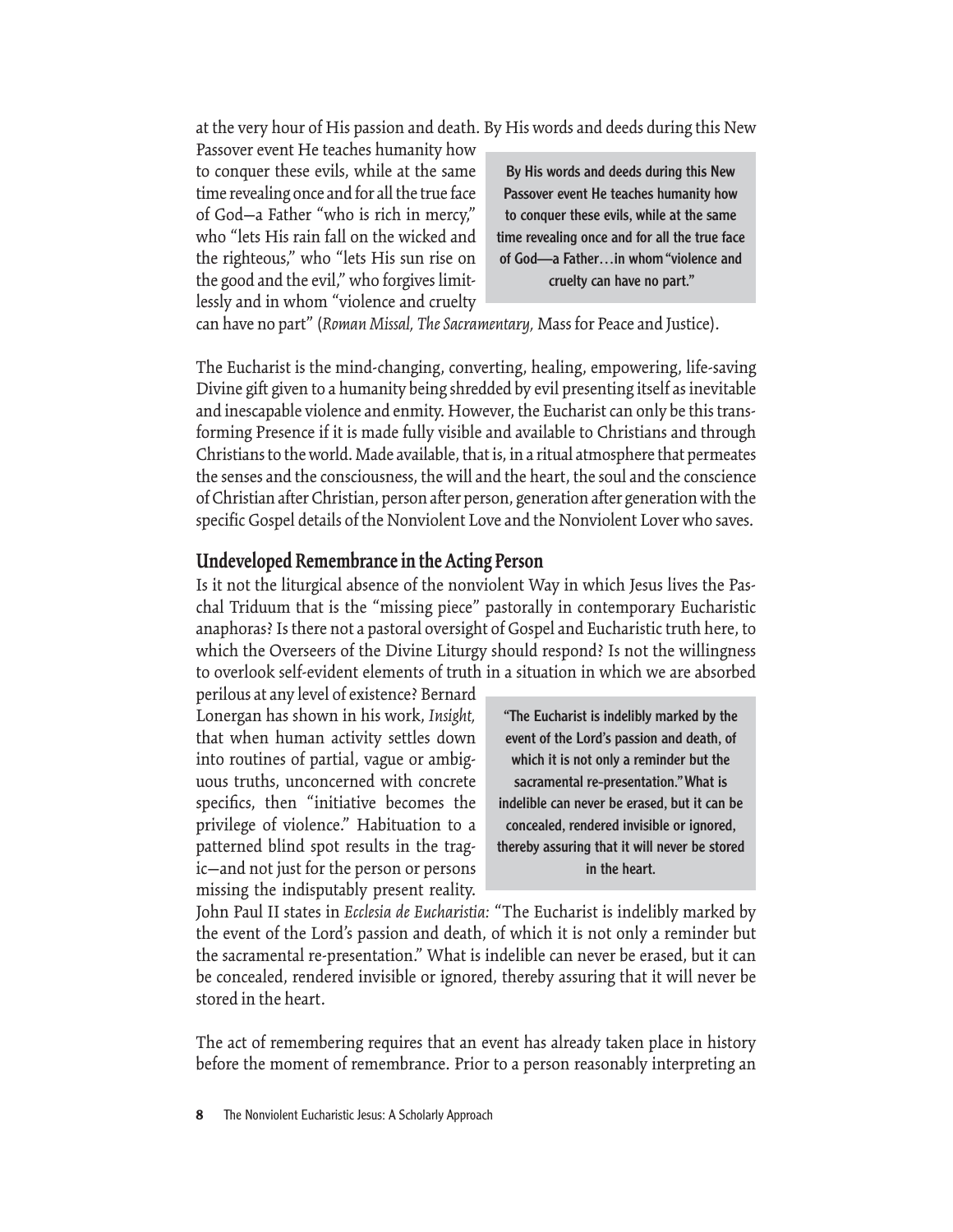event, or deriving meaning from it, or determining why it took place, the person must re-member-put back together-what took place. The definitive documents that tell humanity what took place from the Cenacle to Calvary are unquestionably the Gospels. To re-member the Last Supper, which "is indelibly marked by His passion and death," is to re-member the accounts of these events as recorded in the Gospel. For, as Vatican II (Dei Verbum, 18) affirms, it is these accounts that are of "apos-

tolic origin," are "the foundation of faith" and are "what the apostles preach in fulfillment of the commission of Christ." To re-member the "Me," who is to be remembered, only as one who "suffers and dies" but not to re-member the Way the "Me" suffers and dies—rejecting violence, loving enemies, forgiving superabundantly, returning good for evil, praying for persecutors—is not to re-member. It is to dismember by the omission of overwhelm-

To re-member the "Me," who is to be remembered, only as one who "suffers and dies" but not to re-member the Way the "Me" suffers and dies—rejecting violence, loving enemies, forgiving superabundantly, returning good for evil, praying for persecutors—is not to re-member. It is to dis-member by the omission of overwhelmingly critical facts.

ingly critical facts. At best it is to barely re-member. It is the narrowing of the remembrance of what took place, which in turn narrows the interpretation of why it took place and how people are to respond to it. Pastorally, it should be transparent that a remembrance narrative, drained of nearly all historical particulars, cannot yield the bounteous spiritual fruits that a remembrance more generous in Passionspecificity could.

The New Testament itself is specific about the content of the Eucharistic memorial: "As often as you eat this bread and drink this cup you proclaim the Lord's death" (1 co 11:26). The content is Christ's death. Does death, however, mean only the moment when permanent cardiac arrest occurs, when brain waves cease, when pulmonary function totally collapses? Of course not! Death here means all that brings

about that moment, all that is part of "mortifying" Him: the humiliations, the beatings, the berating, the hate manifest toward Him, the lies concocted to destroy Him, the manhandling, the betrayal by friends. And, death here also means the Way He responds to all these "mortifications"—with nonviolent suffering love

Death here means all that brings about that moment, all that is part of "mortifying" Him…death here also means the Way He responds to all these "mortifications"—with nonviolent suffering love toward unfaithful friends and ruthless enemies.

toward unfaithful friends and ruthless enemies. The Altar of Calvary is an Altar of Agapé, not merely an altar of raw mammalian pain. Identification with Jesus' suffering is identification with Jesus' loving as God loves, and as God desires His sons and daughters to love (jn 13:34). The kind of love with which Jesus loves throughout His passion and death is not incidental to a truth full re-membrance, to the proper fulfillment of His Eucharistic precept: *Do this in remembrance of me*.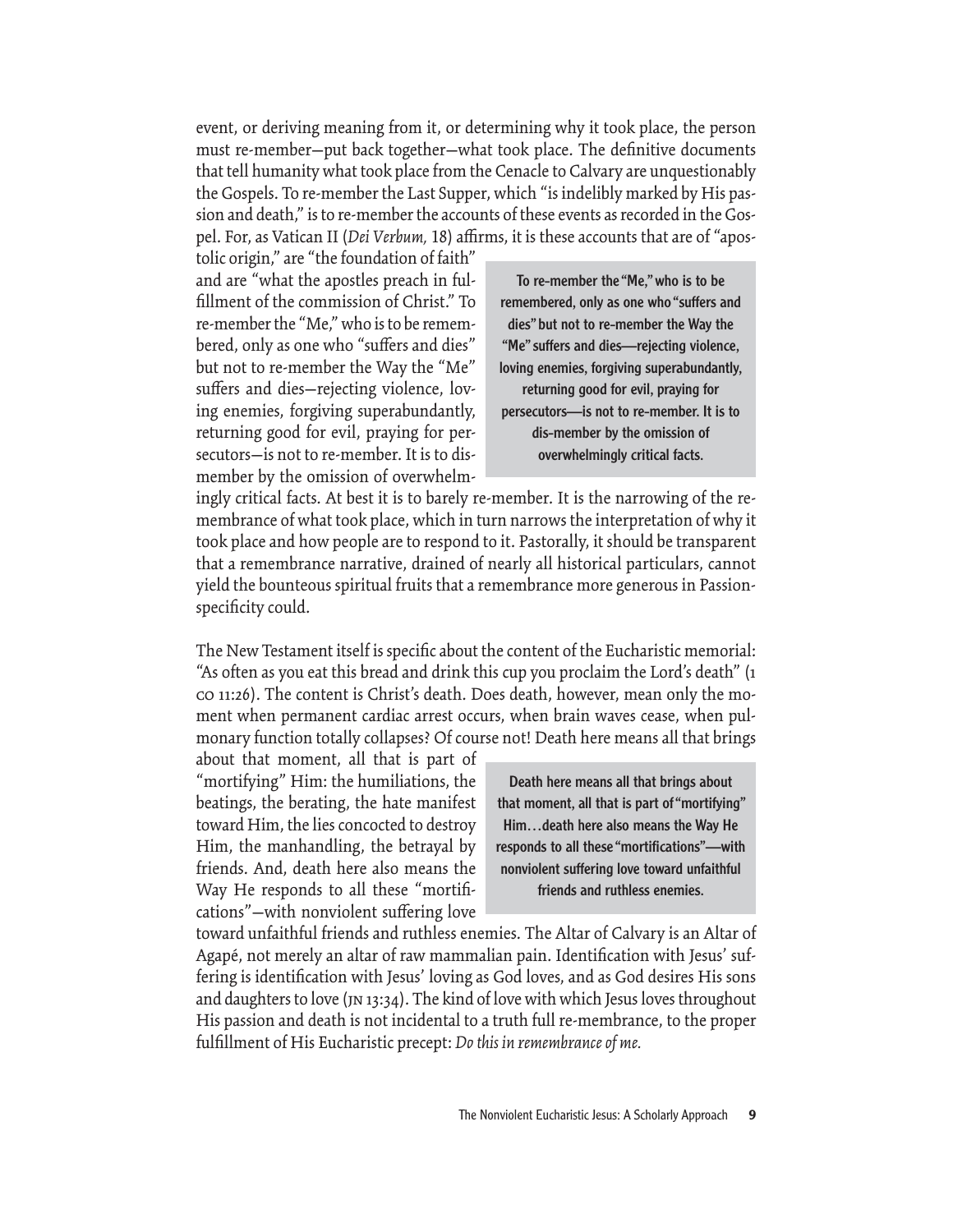A Eucharistic narrative-anamnesis of minimum specificity pastorally weakens the revelation to, as well as, the call to the Eucharistic assembly from God through Jesus "to become what you behold, worship and consume." This liturgical abridgement in the Eucharistic Prayer leads to a telling experiential rupture between Gospel content and anamnesis content. It is as if these two exist side by side divested of any demonstrable connections except for the most attenuated of cognitive bridges: words like

"suffers," or "passion," or "dies for us." The whole Way that Jesus suffers and dies in His passion is made all but invisible in one Eucharistic Prayer after another. This is in contra-distinction to the Gospels, which give a detailed and absolutely consistent presentation of the Way that Jesus confronts evil, enmity and homicidal violence. Why a liturgist would consider the Way of Nonviolent Love of friends and enemies that Jesus chose as His Way during His passion to be unworthy of illumination in the Eucharistic Prayer is

This liturgical abridgement in the Eucharistic Prayer leads to a telling experiential rupture between Gospel content and anamnesis content. It is as if these two exist side by side divested of any demonstrable connections except for the most attenuated of cognitive bridges: words like "suffers," or "passion," or "dies for us." The whole Way that Jesus suffers and dies in His passion is made all but invisible in one Eucharistic Prayer after another.

difficult to fathom. Indeed, why a liturgist would not consider this as a pastorally crucial dimension of all Eucharistic Prayers is perplexing. Certainly, they must be aware that ambiguity in language is resolved in the definitiveness of the human act. It is the acting Person, that the institution narrative-anamnesis is primarily supposed to assist the Christian and the Christian Community in encountering. It is the acting Jesus in the "mundane specifics" of His passion and death who gives flesh and blood, body and soul—and divinity—to such open-ended words as "suffers," "dies" and "passion."

#### **Harmfulness of Incomplete Expression**

What is not difficult to comprehend and to prove is the harmfulness of this pareddown approach to the institution narrative-anamnesis. The harmfulness consists in the danger of secularization. Minimalist remembrance narratives have histori-

cally shown themselves capable of allowing countless Christians to participate in the Eucharist and thereafter pledge allegiance to *der Führer* of the hour—without any spiritual uneasiness or qualms of conscience. This is a fact of scandalous proportions, which moved Bernard Häring to write: "At this juncture in history, to neglect the message and practice of

Minimalist remembrance narratives have historically shown themselves capable of allowing countless Christians to participate in the Eucharist and thereafter pledge allegiance to der Führer of the hourwithout any spiritual uneasiness or qualms of conscience.

[Christ's] nonviolence could easily make the Church and Her teaching seem irrelevant." This is a fact of prior Church life that must be viewed anew in the shadow of the on-going "virulent plague" condemned by Paul VI, which is expressing itself in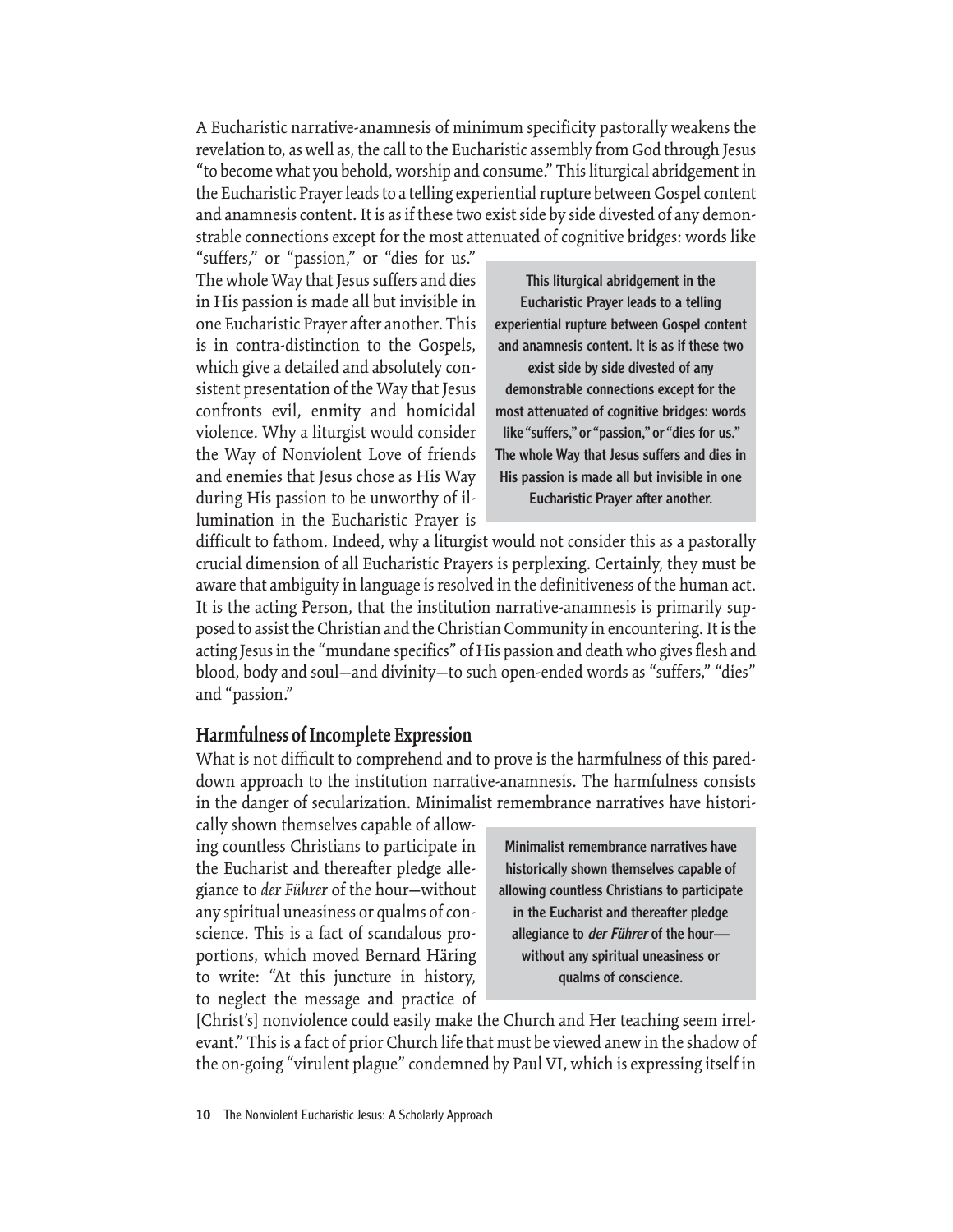unprecedented carnage. It is a fact that pastorally cries out for a Eucharistic Prayer that calls forth a more fulsome institution narrative-anamnesis that will ignite the desire and steel the courage to imitate the nonviolent Jesus of the Gospel.

Do not Christians, leadership and laity, liturgists and theologians, have to be extremely careful not to do with the Eucharistic Jesus what the Hebrews and Romans did with the historical Jesus—remove Him and His Way from their midst in order to avoid the truth of God, which His full presence would mightily proclaim and beckon others to follow? A nonviolent historical and Eucharistic Jesus who is kept out of sight is a nonviolent Jesus who is kept out of mind. But what is the cost to the Church and to humanity, yesterday, today and tomorrow, for liturgically enshrining the absence of such critical Paschal memory?

#### **Evasion of Unwanted Truth**

Might this not be an ecclesial spiritual problem of the highest order? Human beings, even the most saintly, must constantly struggle against the temptation to evade unwanted truth. Is there not more than ample evidence available to permit with moral certainty the rational deduction that a Christian Community, whose historical record is entangled in nationalistic and ethnic enmity and violence, could very, very easily not want to honestly and to continually face the theological, spiritual, ethical and cognitive dissonance between its past and/or present and the nonviolent Jesus of the Gospels and the Eucharist?

In other words, does not a continuous *de minimis* Eucharistic Prayer, institution narrative-anamnesis, serve the purpose of promoting an equally continuous *de minimis* call to repentance (metanoia)? Does not this approach to Eucharistic Prayers in-

terfere with Christians "more copiously receiving His grace" (*Sacrosanctum Concilium,* 33) at the Eucharistic celebration? Note the issue here is not that the Church *qua* Church has failed in Her mission. Indeed in Her Vatican II Constitution on the Sacred Liturgy *(Sacrosanctum Concilium)* She could not have been more forthright and open, when She declares that, "The Council desires that where necessary the rites be carefully and thor-

[D]oes not a continuous de minimis Eucharistic Prayer, institution narrativeanamnesis, serve the purpose of promoting an equally continuous de minimis call to repentance (metanoia)? Does not this approach to Eucharistic Prayers interfere with Christians "more copiously receiving His grace" at the Eucharistic celebration?

oughly revised in the light of sound tradition, and that they be given new vigor to meet the circumstances and needs of modern times" (*Sacrosanctum Concilium,* 4). She is equally transparent in Article 33 of *Sacrosanctum Concilium* that the sacred liturgy is supposed to "contain abundant instruction for the faithful."

John Paul II accurately portrays the God-given, intrinsic structure of human consciousness when he states that "All human beings desire to know…[no one is]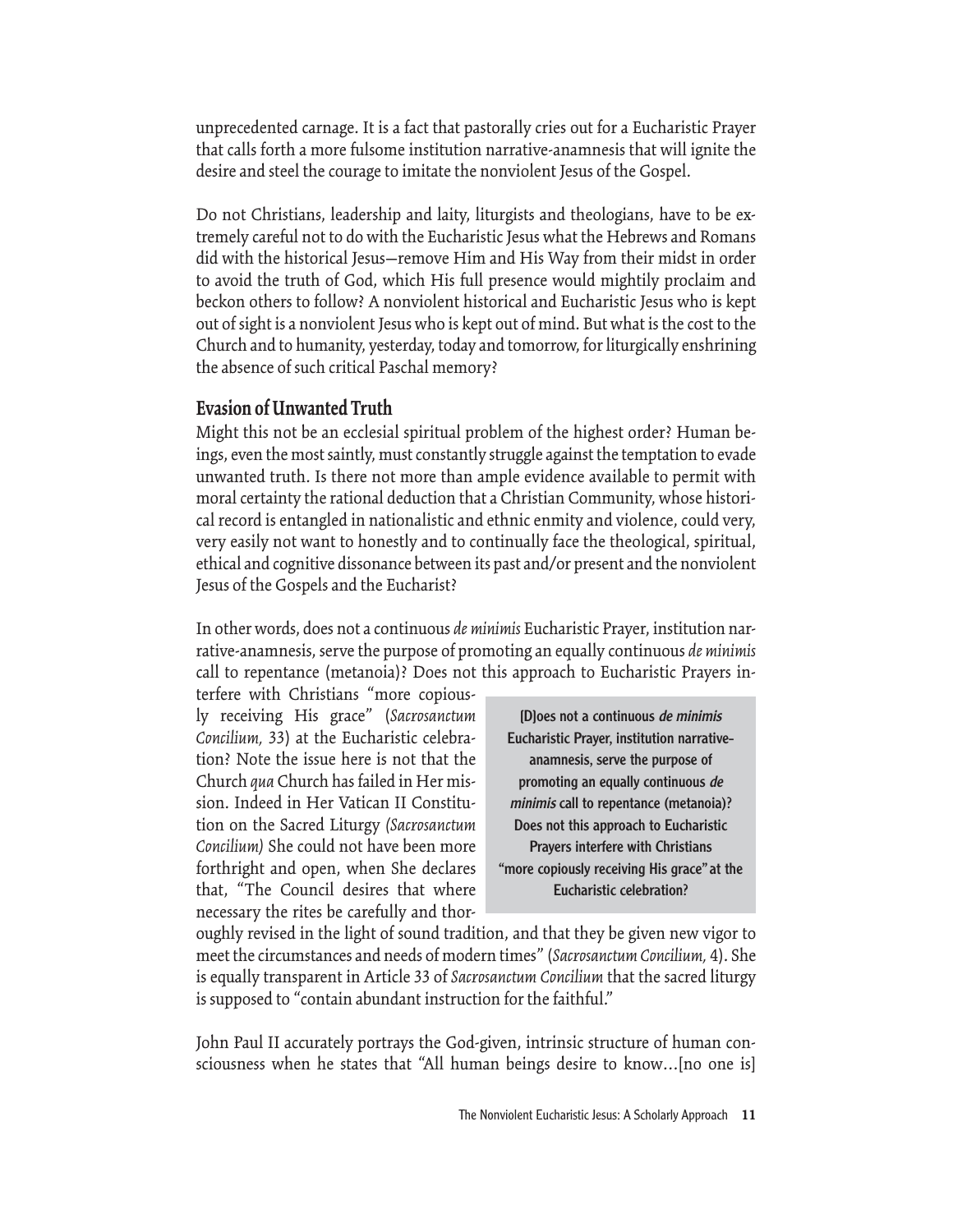genuinely indifferent to the question of whether what they know is true or not." Granting then that the desire to know truth is indelibly impressed in the human person by God, does it not now have to be assiduously communicated by those responsible for the health of souls in the Church, that it is theologically, spiritually, pastorally and liturgically indisputable that a Jesus, who would be engaging in defensive or retaliatory homicidal violence, hating enemies, taking an eye for an eye and cursing persecutors, would be a Jesus engaging in his passion and death in a way that is radically different from the Way of the Jesus of the Gospels? Does it also not now have to be said that the knowledge of God that such a Jesus would com-

municate about the kind of God God is and what God expects of people would be radically different from what is received in the Gospels and what should be received through every Eucharistic Prayer? Certainly this matter is now exposed as serious enough, as axial enough, as pastorally urgent enough in its implications to warrant immediate attention. The generalized terms "suffers," "dies," "passion" have a distinct and definite meaning in relationship to Jesus. Emaciated re-membrance

Indeed, if one takes seriously the phenomenon of concupiscence in human life, then it is almost self-evident that anything less than well-defined, straight-forward, unmistakable Gospel-fixed language in the institution narrative-anamnesis invites false understandings. Abstruseness, ambivalence or equivocalness at the apogee of Christian worship is dangerous.

that generates vagueness or nebulousness-contrary to Gospel specificity-does not seem to be fitting or right any longer. Indeed, if one takes seriously the phenomenon of concupiscence in human life, then it is almost self-evident that anything less than well-defined, straight-forward, unmistakable Gospel-fixed language in the institution narrative-anamnesis invites false understandings. Abstruseness, ambivalence or equivocalness at the apogee of Christian worship is dangerous. For, as Cardinal Joseph Ratzinger has said, "[C]ontradictory things cannot be means to salvation. The truth and the lie cannot be ways of salvation in the same sense."

Is there not unseen, yet immense tragedy, operating in the "forgetfulness" of Eucharistic Prayers on this critically and historically incontrovertible dimension of Jesus'

passion and death? If the Divine Liturgy is meant to instruct, as it is, then how is it possible to know the Way of the Father in order to "keep the ways of Yahweh" (pr 119; ws 6:18; is 26:8; jn 13:34; 15:10), if in the crowning revelatory moment of the Father's Way in the passion and death of Jesus, the Father's Way is all but hidden

For ordinary people to be able to see and to encounter with ease the Eucharistic sacrifice of Jesus on Golgotha as a sacrifice on the Altar of Nonviolent Unconditional Love for All—friends and enemies—would seem to be vital.

behind the veil of a minimalist institution narrative-anamnesis? The issue here is not Eucharistic validity. But, as the Second Vatican Council states: "[W]hen the Liturgy is celebrated, more is required than the mere observance of the laws governing validity" (*Sacrosanctum Concilium,* 11). The issue here is allowing the Eucharist to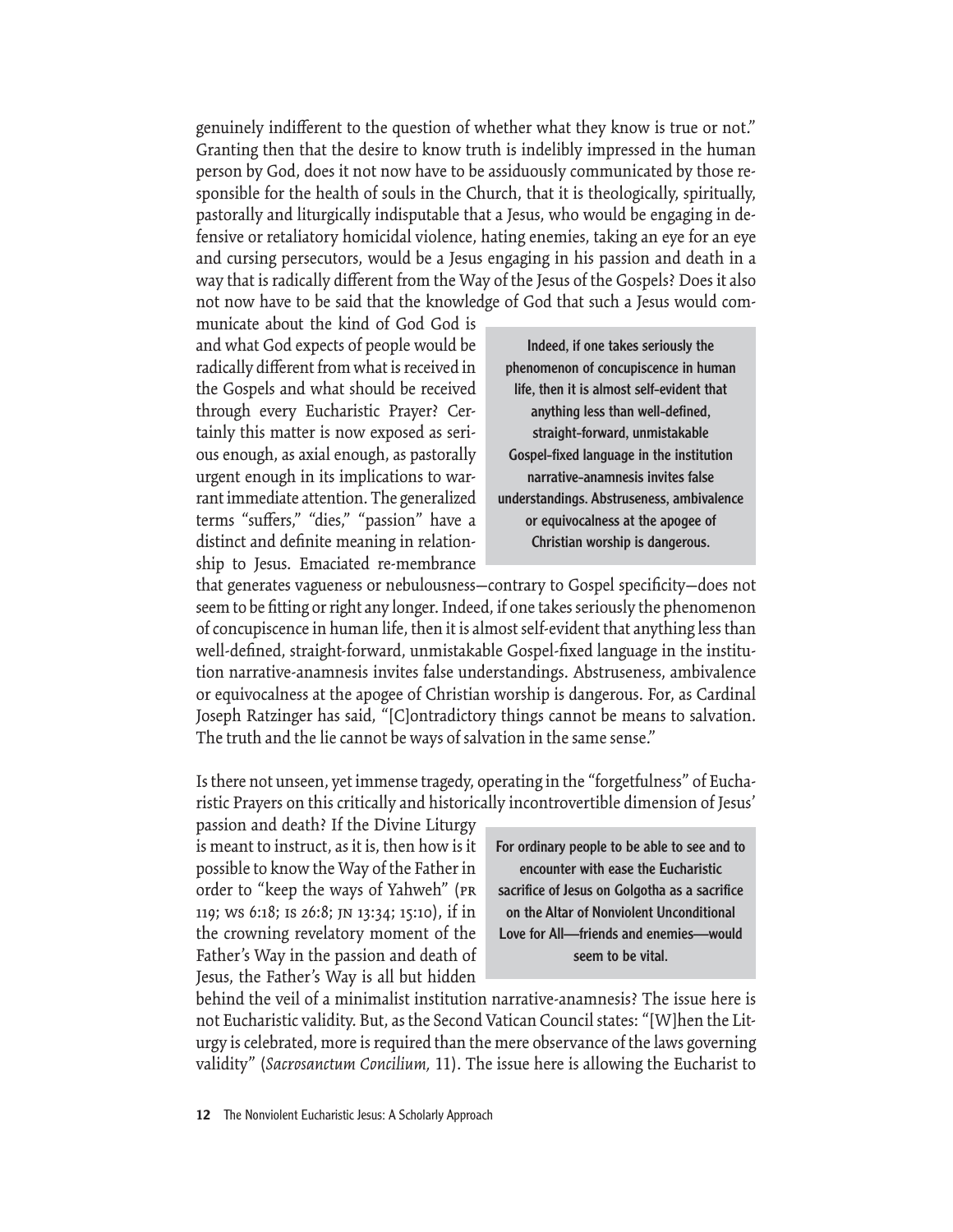be the fountain of grace and the empowering source of those copious fruits that a humanity, chronically living in a wasteland of enmity and violence, absolutely requires. For ordinary people to be able to see and to encounter with ease the Eucharistic sacrifice of Jesus on Golgotha as a sacrifice on the Altar of Nonviolent Unconditional Love for All—friends and enemies—would seem to be vital. It would therefore also seem to be a given that those chosen to oversee such matters accept responsibility for revising whatever must be revised in order to insure that Jesus' Way of nonviolent self-sacrificial love be in fact remembered—that inchoate memory no longer be fueled under the rubric of "sufficient remembrance for sacramental validity."

#### **Way and Purpose**

The Way Jesus suffers and dies is as much a part of the eternal unchanging essence of His Passion as is the Purpose of His suffering and death. Indeed, as noted above, His Way is intrinsic to His Purpose and vice versa. This being the case, both Way and

Purpose should be re-membered, re-presented, celebrated and given thanks for in the Eucharistic Prayer. Is it not incumbent upon all at a Eucharistic assembly to pay attention to what is in fact in front of them? Therefore, and again, does not the love of Christ compel those, whose duty it is to see to it that the Eucharist is all that it is supposed to be for the Christian Community, to make sure that matter and form are so arranged that the average person can with reasonable effort be attentive to what he or she is objectively in the presence of? And, should not this duty al-

The Way Jesus suffers and dies is as much a part of the eternal unchanging essence of His Passion as is the Purpose of His suffering and death…[D]oes not the love of Christ compel those, whose duty it is to see to it that the Eucharist is all that it is supposed to be for the Christian Community, to make sure that matter and form are so arranged that the average person can with reasonable effort be attentive to what he or she is objectively in the presence of?

ways include assuring attentiveness not only to the objective fact that Jesus suffers and dies for us, but also should it not foster attentiveness to the objective fact of the Way He suffers and dies for us, namely, rejecting violence, forgiving and loving His lethal enemies? Are not Way and Purpose historically and objectively, physically and metaphysically, theologically and spiritually, forever inseparable from each other? How then can a pastorally integral Eucharistic Prayer not honestly and self-evidently include both Way and Purpose?

#### **Knower and Known**

Without intending to embark upon an area that is outside the focus of these reflections on the Eucharist Prayer, I nevertheless think it appropriate to here point out that the Eucharist, like the Gospels, originates in a predominantly oral culture. Therefore the memory or remembrance that the original Apostolic tradition would have been preserving, narrating and passing on would have been an oral memory. Walter Ong, S.J., in his magisterial work, *Orality and Literacy: The Technologizing of the Word* (1982) demonstrates that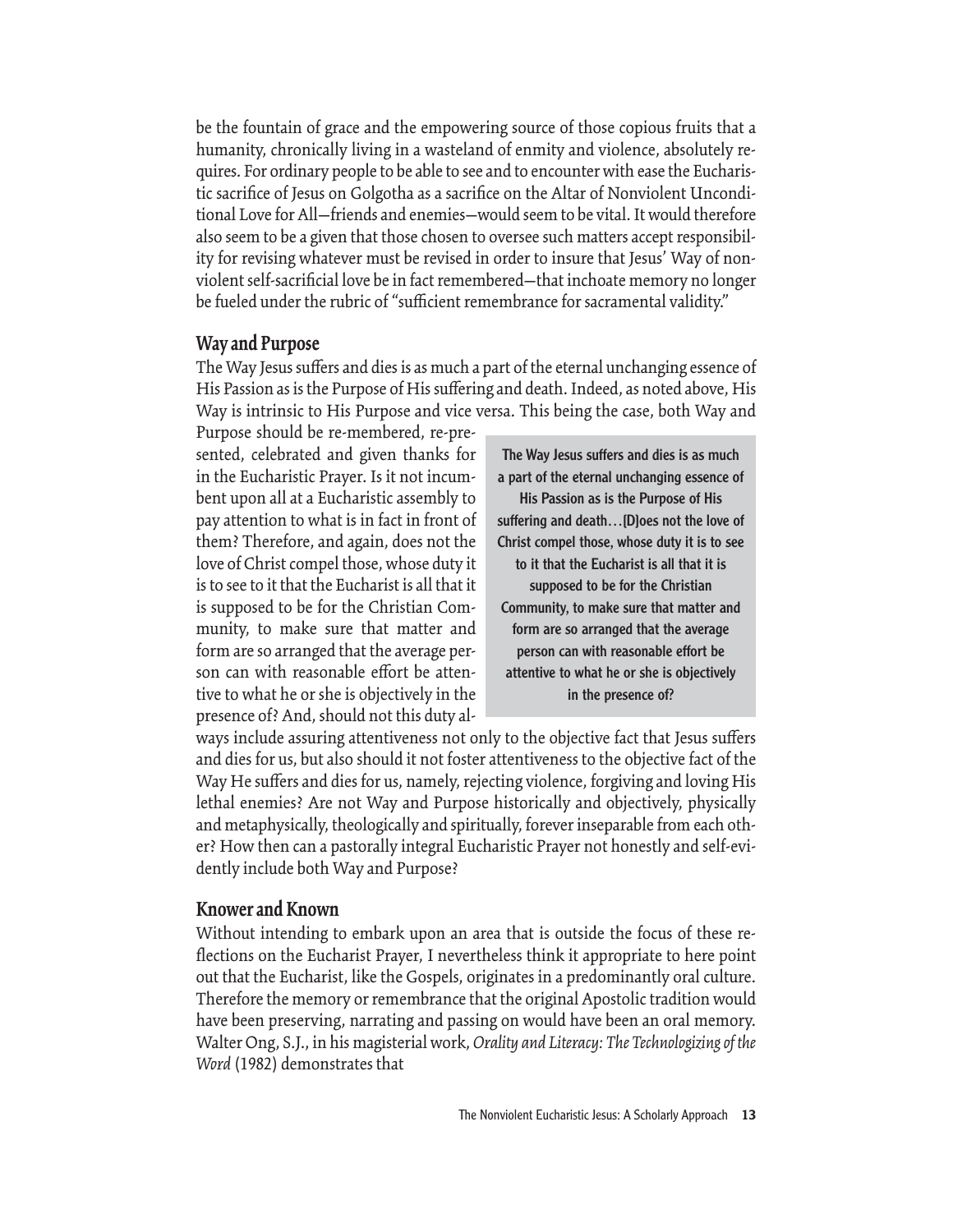*For an oral culture learning or knowing means achieving close, em*pathetic, communal identification with the known; writing (howev*er) separates the knower from the known and thus sets up conditions for 'objectivity,' in the sense of personal disengagement or distancing…Writing fosters abstractions that disengage knowledge from the arena where human beings struggle. By keeping knowledge embedded in the human lifeworld, orality situates knowledge within the context of struggle.*

It is difficult and may even be dangerous to try to love a text-based abstract concept, even if it is theological. It is, of course, possible to be grateful for a written abstraction. Most people are grateful for  $E = mc^2$  or for the poet writing:

> *The brain is wider than the sky, For put them side by side The one the other will contain With ease, and you besides.*

But, the kind and degree of gratitude that flows from love for a person is beyond the ability of expository writing to elicit. Written narrative, however, can partially over-

come the disengaged distance and depersonalization that exist between knower and known in expository discourse, and can evoke levels of identification between knower and known that open the door to a deeper and more grateful person-centered love. The Eucharistic Prayer, institution narrative-anamnesis, in the primitive, oral Christian Community, obvious-

The Eucharistic Prayer, institution narrative-anamnesis, in the primitive, oral Christian Community, obviously calls forth wholehearted love between the knower and the Known and obviously should call it forth in the contemporary literate Christian Community. But, does it?

ly calls forth wholehearted love between the knower and the Known and obviously should call it forth in the contemporary literate Christian Community. But, does it?

The Preface for Christmas exhaltingly explains and proclaims: "In Him we see our God made visible and so are caught up in love of the God we cannot see." How probable is it that a Eucharistic Prayer with a minimalist institution narrative-anamnesis can generate and nurture a love of God in which the Community will be "caught up" in love and gratitude? Must not the Eucharistic Community see and hear more of the nonviolent, long-suffering, forgiving love of friends and enemies "made visible" by the Incarnate Word at the supreme moment of the manifestation of such love, before it can be "caught up in love of the God we cannot see"?

Ong writes: "Oral cultures must conceptualize and verbalize all their knowledge with more or less close reference to the human lifeworld. A chirographic (writing)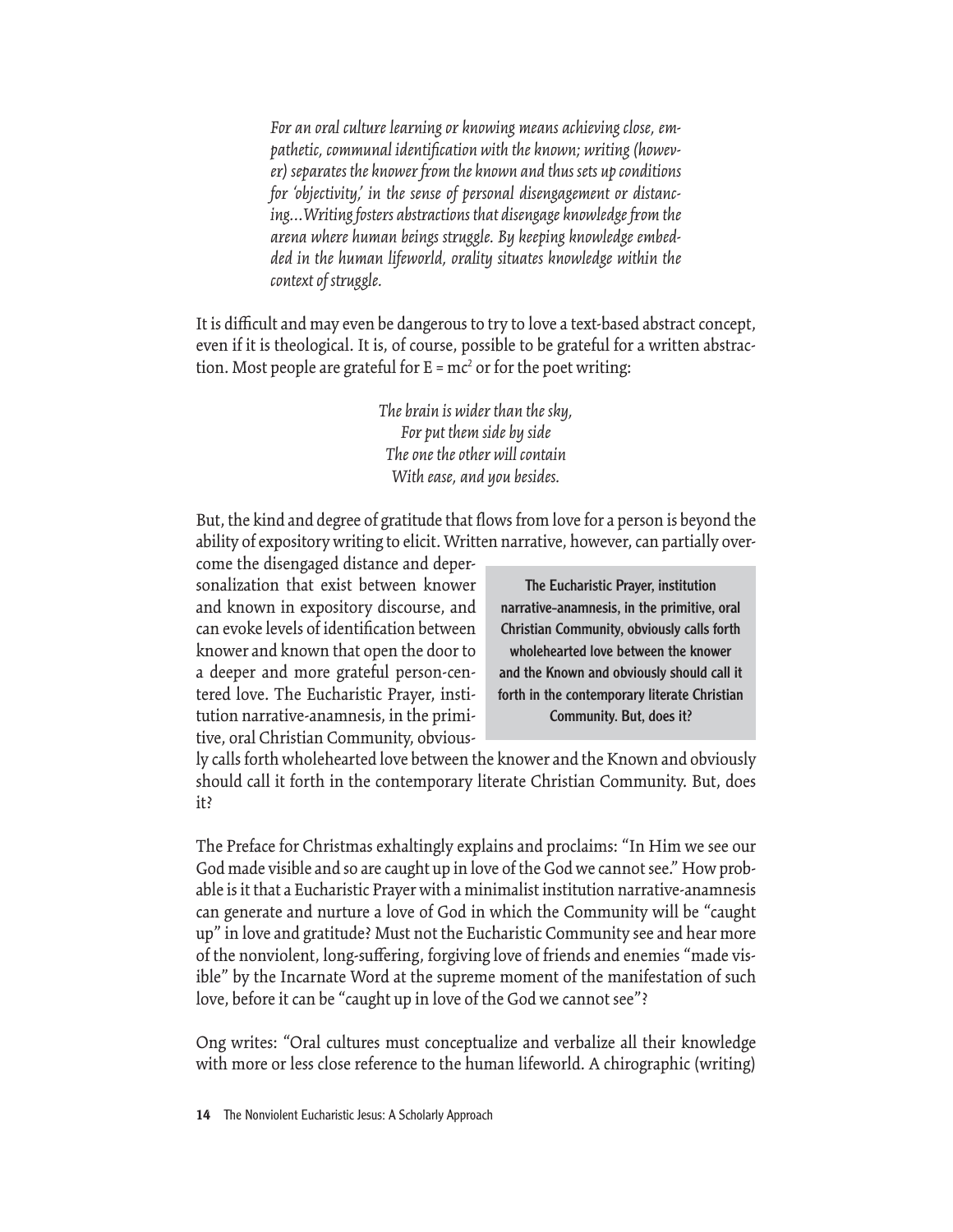culture and even more so a typographic (print) culture can distance and in a way denature even the human." The Second Vatican Council states: "Liturgical services are not private functions, but are celebrations of the Church" (*Sacrosanctum Concilium,*

26). This is important because while it is true that the facticity of human existence requires that each person encounter reality uniquely to some degree, it is nevertheless clear that encountering reality alone in one's room by the process of reading a printed page is not the same as encountering reality as a full participant in a celebrating-thanking faith Community that is struggling to know, love and serve God

Must not the Eucharistic Community see and hear more of the nonviolent, long-suffering, forgiving love of friends and enemies "made visible" by the Incarnate Word at the supreme moment of the manifestation of such love, before it can be "caught up in love of the God we cannot see"?

through His Incarnate Word. Eucharistic Prayer, that contracts the entire Gospel narrative of God's great deed of love in Jesus' passion and death into a few minimally descriptive printed words, which are then recited to the Community, simply cannot be evaluated as pastorally sound for a Eucharistic Community longing for and struggling for a deeper "closer, empathetic identification with the Known." Certainly introducing into the institution narrative-anamnesis of the Eucharistic Prayer awareness of specifics of the Way of Nonviolent Love of friends and enemies that the Incarnate Word enfleshed throughout His passion and death is as important and as needed a revision today as at another time was the revision that made the public presentation of the Eucharistic Prayer in the vernacular normal.

#### **Mandatum for Change**

Vatican II teaches: "The liturgy is made up of unchangeable elements divinely instituted and elements subject to change. The latter not only may but ought to be changed with the passing of time, if features have by chance crept in which are less harmonious with the intimate nature of the liturgy or if existing elements have grown less functional" (*Sacrosanctum Concilium,* 21). The mandatum for the change

being suggested in this essay is therefore contained in the Constitution on the Sacred Liturgy. However, Vatican II's mandatum is intrinsically and perpetually tied to the *novum mandatum,* "new commandment," spoken by Our Lord at the Last Supper and proclaimed by the Catholic Church to "contain the entire Law of the Gospel" (*Catechism of the Catholic Church,* §1970): "I give you a new commandment: love one another. As I have loved you, so you also should love one

Without an explicit and constant re-presentation of how Jesus loves, how is it possible for His new "mandatum" to be followed? Since the Eucharistic re-presentation of the passion and death of Jesus is ordained to action, to life, to the renewal of life, a faithful re-membrance is a *sine qua non* for fidelity to "the ways of Yahweh"—for fidelity to the novum mandatum.

another" (jn 13:34). Without an explicit and constant re-presentation of how Jesus loves, how is it possible for His new *"mandatum"* to be followed? Since the Eucharis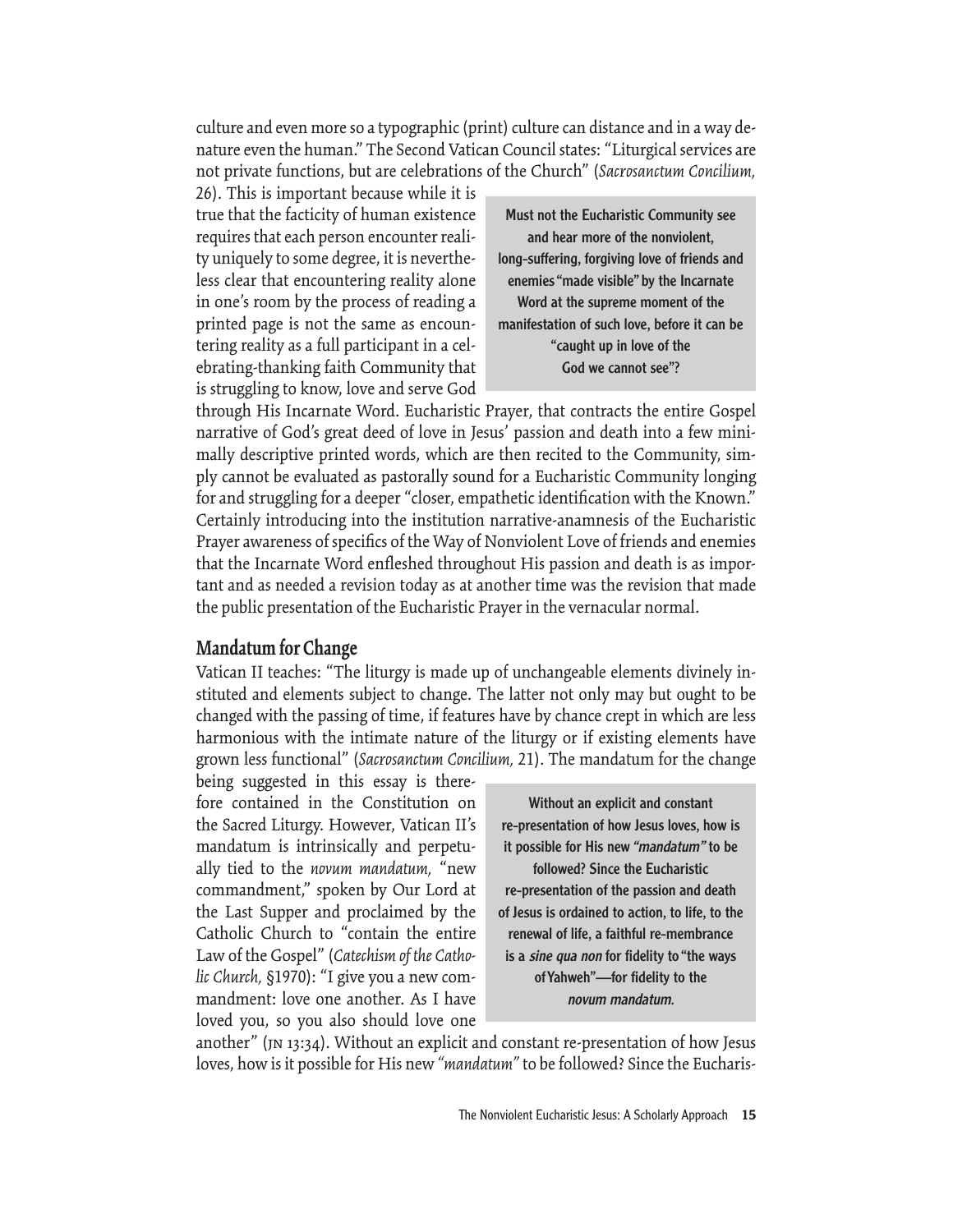tic re-presentation of the passion and death of Jesus is ordained to action, to life, to the renewal of life, a faithful re-membrance is a *sine qua non* for fidelity to "the ways of Yahweh"—for fi delity to the *novum mandatum.* In the Christian life an accurate remembrance of the past is an indispensable condition for a correct orientation in the present and for the future. Beyond this, if as St. Augustine rightly states in the *City*  of God, "[In the Eucharist] the Church itself is offered in what is offered" then does it not have to be made explicit what the nature and content of this Christ/Church offering is? Is it not the total offering of Community and self in, with and through Christ to unconditionally do the will of the Father, regardless of the sacrifice that may be required? But, it is the *novum mandatum* that "expresses the Father's entire will" (*Catechism of the Catholic Church,* §2822). So, how can the Eucharistic Commu-

nity reasonably be expected to be "caught up in love of the God we cannot see," and with full awareness and commitment make the offering it is called to make, if the love and truth of God "made visible" in Jesus' passion and death is not "made visible" in the Eucharistic re-presentation of His passion and death—except for a compressed re-membrance devoid of any mention of the Way of sacrifice. Indeed, what does the petition to the Father to send down His Holy Spirit so that those who take part in the Eucharist may "be-

[H]ow can the Eucharistic Community reasonably be expected to be "caught up in love of the God we cannot see," and with full awareness and commitment make the offering it is called to make, if the love and truth of God "made visible" in Jesus' passion and death is not "made visible" in the Eucharistic re-presentation of His passion and death—except for a compressed re-membrance devoid of any mention of the Way of sacrifice.

come one body, one spirit in Christ" (Eucharistic *epiclesis*) mean, if it is not a request to empower the Eucharistic Community to live the *novum mandatum*? Surely, a truncated institution narrative-anamnesis is an "existing element" that can now be seen as "less functional" than other options, and hence "ought to be changed."

Again, the validity of an abruptly concise, emotionally insulated, ethically colorless Eucharistic Prayer, institution narrative-anamnesis, is not the question. The issue is pastoral, which should not be taken to mean it is any less significant than the issue of validity (*Sacrosanctum Concilium,* 11). The issue is what does a Eucharistic Prayer

do which concerns itself in only a most cursory fashion with the Way of nonviolent suffering love of friends and enemies that Jesus undertook for the salvation of all? Does it help or hinder the intensity and the quality of the relationship between the knower and the Known? Does

The issue is what does a Eucharistic Prayer do which concerns itself in only a most cursory fashion with the Way of nonviolent suffering love of friends and enemies that Jesus undertook for the salvation of all?

a terse institution narrative-anamnesis help or hinder the individual Christian and the Eucharistic Community in following the *new commandment* of love "as I have loved" that is embedded in the Eucharist *in aeternum*? Does it help or hinder the reconciliation of people with each other, which is incontestably the will of God? Does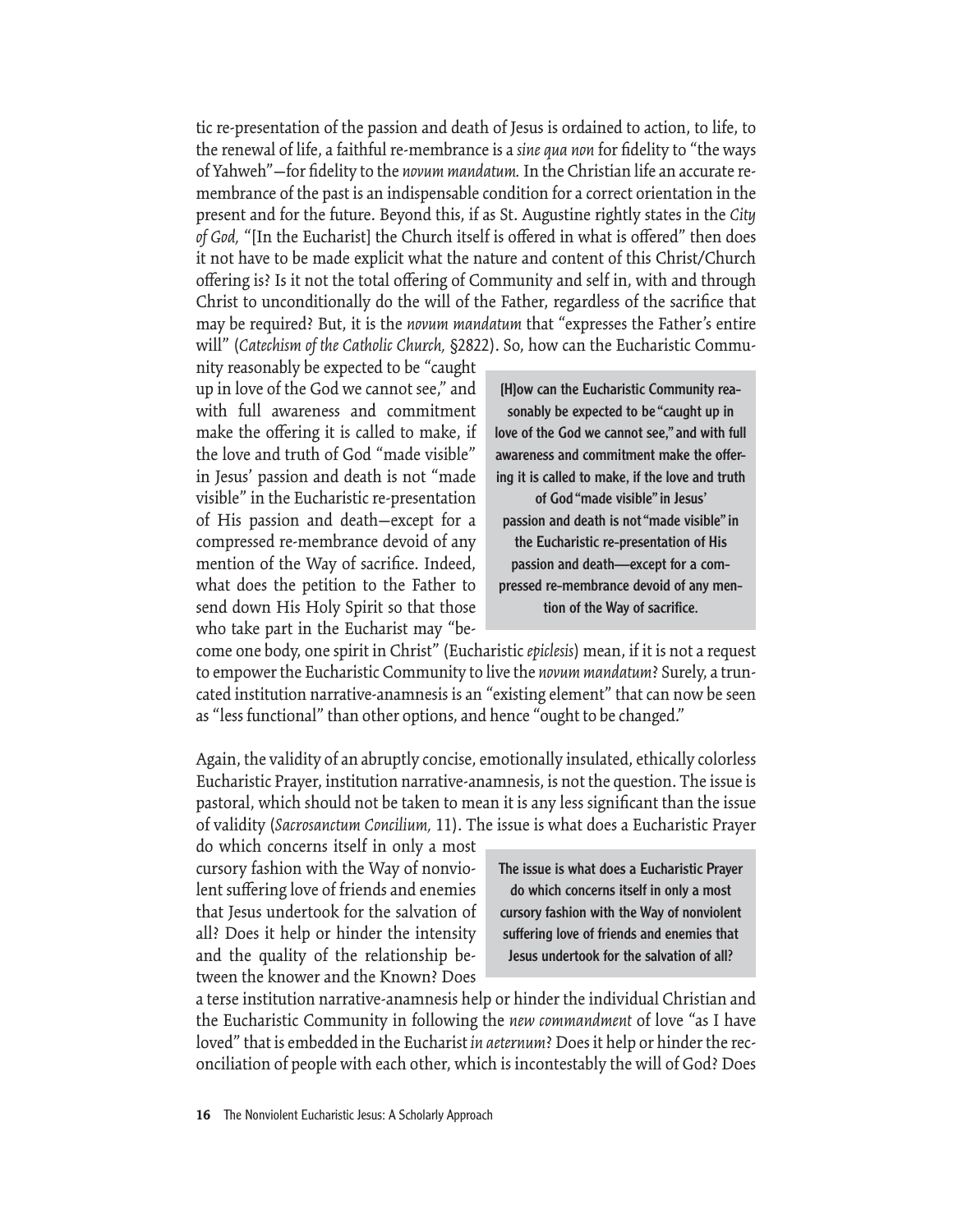it help or hinder our love for Jesus whom we can see, and through Him our love for "the God we cannot see"? Does it help or hinder growth in gratitude to the Father for all that has been done for us in love and out of love? Does a bland, detailed-depleted Eucharistic narrative help or hinder the Christian in establishing heart-toheart contact with God?

## **Eucharist: The Arena of Struggle**

Pope John Paul II in his 2004 World Day of Peace Message writes that, "Christians know that love is the reason for God's entering into relationship with man. And it is love he awaits as man's response." This is incontestable truth. Indeed, the Latin word for "remember" is *recordari,* which literally means to bring back again (*re*) to the heart (*cor*). As Raniero Cantalamessa shows, Eucharistic remembrance "is not

just an activity of the intellect, it is also one of the will and the heart; to remember is to think with love." The issue is how deeply do Christians grasp this, and how much more profoundly could they realize it with a Eucharistic Prayer that daily and weekly enunciated the "mundane specifics" of the Way Jesus chose in obedience to the will of the God who is love (1 jn 4:16). Surely, a deeper, "closer, empathetic identification" with the Known (Jesus) would be established by a more fulsome institution narrative-anamnesis simply

 Surely, a deeper, "closer, empathetic identification" with the Known (Jesus) would be established by a more fulsome institution narrative-anamnesis simply because it would generate new bonds of solidarity between knower and Known. It would bring the passion of Jesus into the very lifeworld of the Christian, "the arena where human beings struggle" against the very same spirits of evil with which Jesus contends in Gethsemane and on Calvary.

because it would generate new bonds of solidarity between knower and Known. It would bring the passion of Jesus into the very lifeworld of the Christian, "the arena where human beings struggle" against the very same spirits of evil with which Jesus contends in Gethsemane and on Calvary. It would bring to mind for the Christian, through the acting person Jesus—possibilities that are easily forgotten in this world. This in turn would open doors in "the arena where human beings struggle" to alternatives that would never otherwise be considered.

#### **The Civilization of Love and the Banality of Evil**

Enmity, violence and the lies, personal and systematic, which support these satanic realities, are the powers against which people struggle in their lifeworlds, personally and socially. Hannah Arendt, in her writing on the trial of Adolph Eichmann, *Eichmann in Jerusalem,* coins the now famous phrase—"the banality of evil." In what does this banality consist? It consists in a vast machine of ordinary people engaging in brutal enmity and violence without any explicit intention to do evil and without any pressing conscious awareness that evil is being done. When Bernard Häring writes, "The good news of peace and nonviolence plays a central role in Jesus' proclamation of salvation…Redemption can no longer be treated without particular attention to the therapeutic and liberating power of nonviolence, as embodied and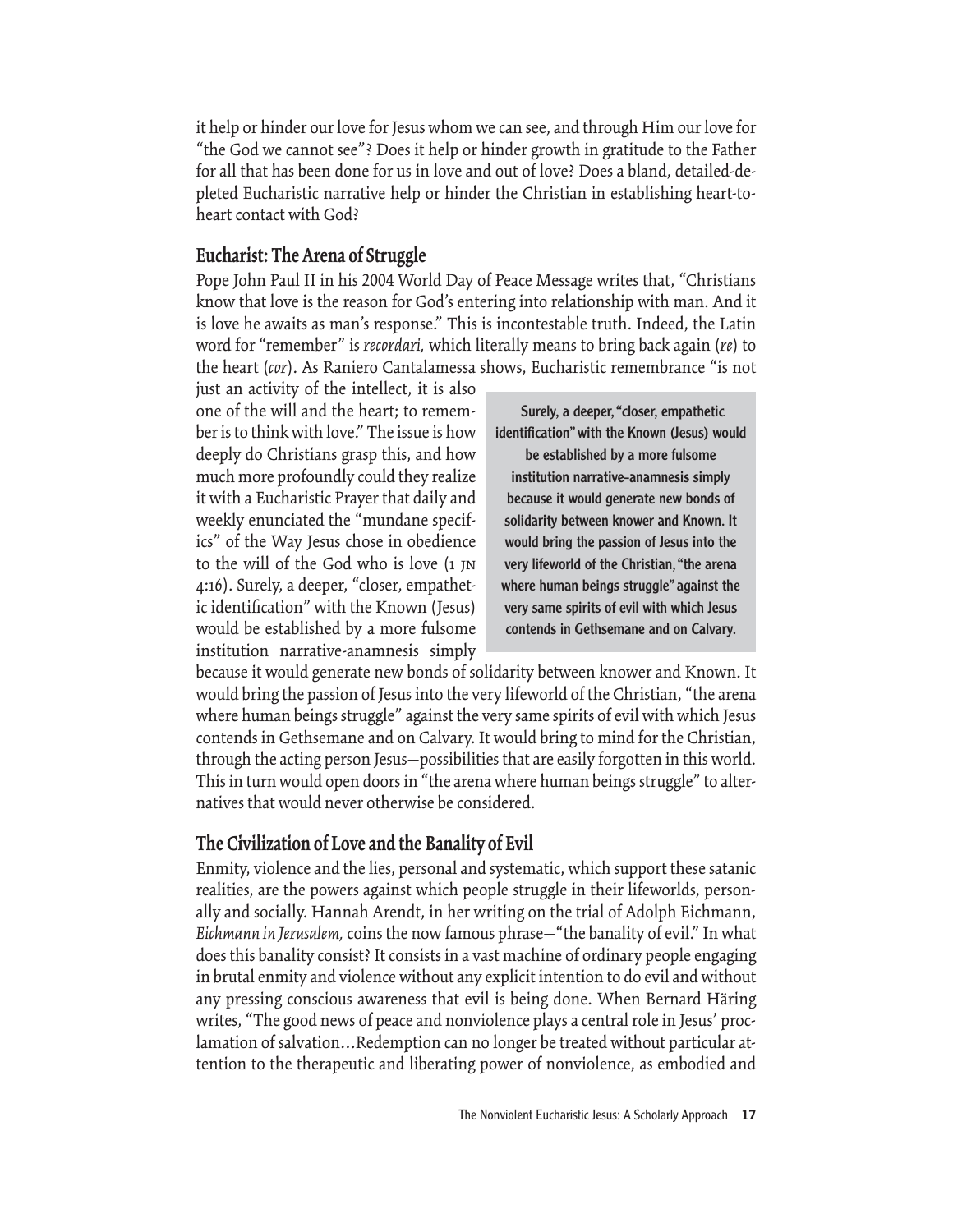revealed by Jesus," he is pleading that the Way of love "embodied and revealed by Jesus" be raised up before the world with persistence and clarity in order that "the

murderous reign of hatred, violence and lies" be unmasked and denied allegiance. Where better to raise it up than in the Eucharistic Prayer, which is the very representation of the unmasking of the diabolicalness of normalized enmity and

Redemption can no longer be treated without particular attention to the therapeutic and liberating power of nonviolence, as embodied and revealed by Jesus.

violence, as well as the revelation of the power of the Way and the Person who unmasked and conquered it.

Does a Gospel-oriented mind need do any more than be in contact with the daily fare of news and entertainment via local and globalized mass media to be aware of the manner in which and the degree to which sanitized and sweetened enmity

and violence are daily fed into the spiritual bloodstream of ordinary people in order to anesthetize them to what they are making of their own souls and the lives of others? The Church cannot match the powers of this world, mass-media minute for mass-media minute, in order to coun-

[T]he Church has a nonpareil power that is omnipotently superior to anything that mass media and well-financed propaganda on behalf of the spirits of enmity and violence have available to them.

teract this ceaseless input of utterly destructive images, mythologies and ideologies. But, the Church has a nonpareil power that is omnipotently superior to anything that mass media and well-financed propaganda on behalf of the spirits of enmity and violence have available to them.

As an antidote to the poisonous parade of enemies that is manufactured almost daily through mass-media propaganda by governments, militaries and weaponsrelated industries, the Church has the Eucharist. The Church has the sacramental re-presentation of the passion, death and resurrection of Jesus. The Church has the

Mass-medium of Jesus choosing a Way of nonviolent suffering and forgiving love of friends and enemies all the way to resurrection. The Church has a historical and Eucharistic Jesus who unmasks all forms of violence and enmity, for the ugly, sordid, anti-human, anti-God realities that they are. The Church has the Mass which can re-present daily to the peoples of the world the one and only Way to that vision of a "civilization of love" that Pope

As an antidote to the poisonous parade of enemies that is manufactured almost daily through mass-media propaganda by governments, militaries and weaponsrelated industries, the Church has the Eucharist. The Church has the Mass-medium of Jesus choosing a Way of nonviolent suffering and forgiving love of friends and enemies all the way to resurrection.

John Paul II—despite the disparaging reception he receives on this matter from the devotees of the realpolitik of enmity and violence—so vigorously insists must reign if humanity is to enjoy authentic and lasting peace. In the last paragraph of his 2004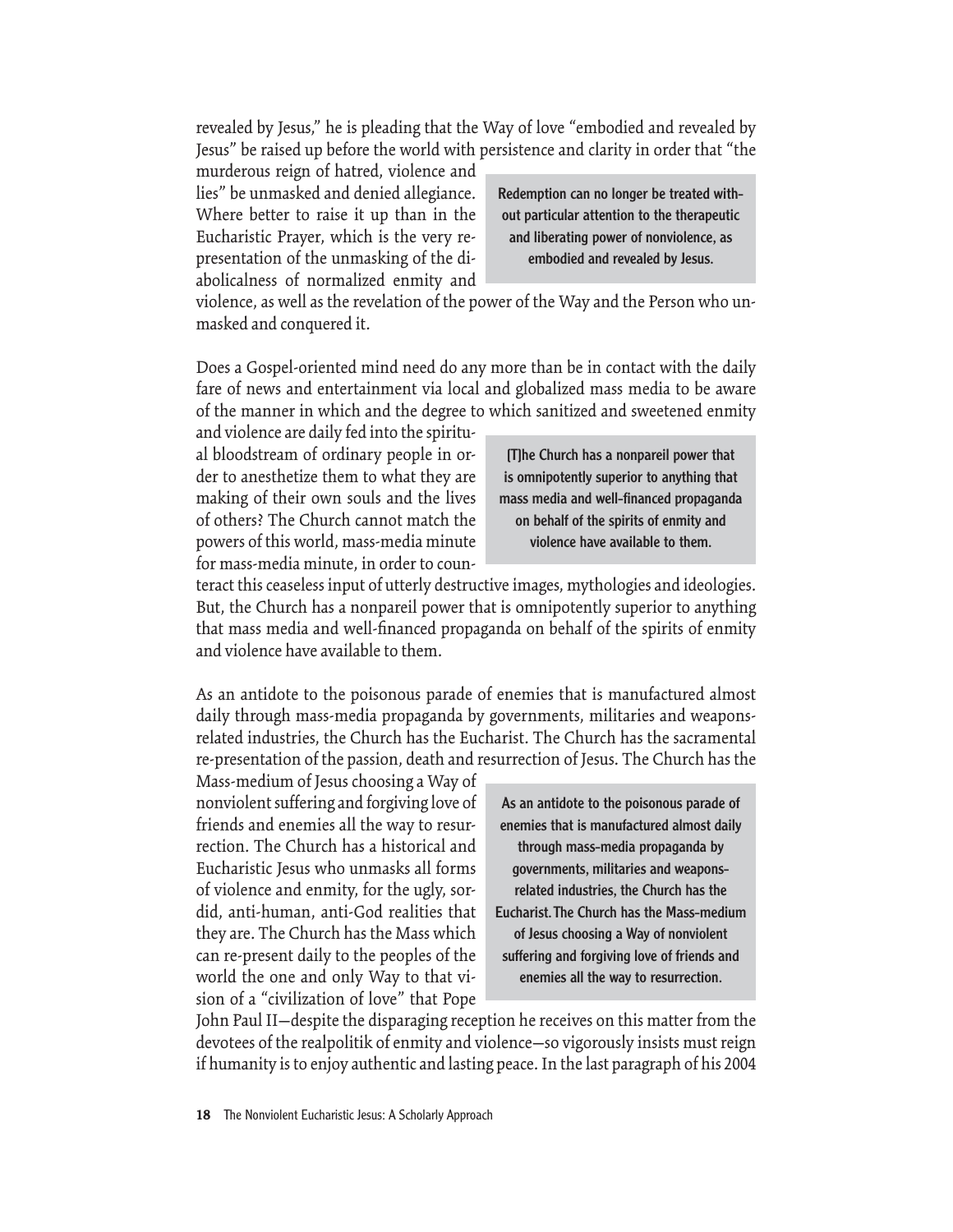World Day of Peace Message, the Pope offers an alternative vision of truth and hope to the narcotic glories of enmity and violence into which people are daily dragged and drugged:

> *At the beginning of a new year I wish to repeat to women and men of every language, religion and culture the ancient maxim: 'Love conquers all.' Yes, dear brothers and sisters throughout the world, in the end love will be victorious.*

The love of which the Successor of Peter is speaking and to which he is calling human beings to awaken, is the love "embodied and revealed by Christ"—and no other. It is the love made visible in Gethsemane and on Calvary. It is the love that should be made readily visible, indeed magnified, at the Eucharist.

## **A Priority Task**

Perhaps it should be considered a priority task by those in authority in each Church to act pastorally so as to give the Eucharistic Prayer "new vigor to meet the circumstances and needs of modern times" (*Sacrosanctum Concilium,* 4). This can be done by a simple Gospel addition to the Eucharistic Canon. This addition would assure that the nonviolent Spirit of the Holy, which guided and guarded Jesus through the violence and enmity of Gethsemane and Golgotha to His resurrection, is easily accessible through the Eucharist to all those human beings who, in solidarity with Jesus, long for peace and eternal life now and forever—but who are daily bedev-

iled by the cunning, ferocious and wellfinanced spirits of enmity and violence. In presenting to the Church at this hour in history a Eucharistic Canon that is specific about the Nonviolent Love of friends and enemies—which Jesus lives in con-

Perhaps it should be considered a priority …to give the Eucharistic Prayer new vigor to meet the circumstances and needs of modern times.

formity with the will of the Father from the start to the finish of His passion and death—Church leaders need have no fear that they are introducing something that is historically, biblically, spiritually or liturgically out of place. On the contrary all that is being done here is the pastoral "fleshing out," via the presentation of incontestable Gospel specifics, truth that is already present in embryonic form in every Eucharist. As succinctly stated by Rev. Frederick R. McManus, professor emeritus at the Catholic University of America and one of the most eminent Catholic liturgists of the Twentieth Century, regarding the need to augment Eucharistic anaphoras with some direct reference to the nonviolence of the Gospel message,

> *The centrality of the mission of peace and nonviolence in the Gospels needs to be acknowledged in the confession of the great deeds of God in the Lord Jesus, and the Christian people need to see this essential dimension of Eucharistic peace in the prayer which they confi rm and ratify with their Amen.*